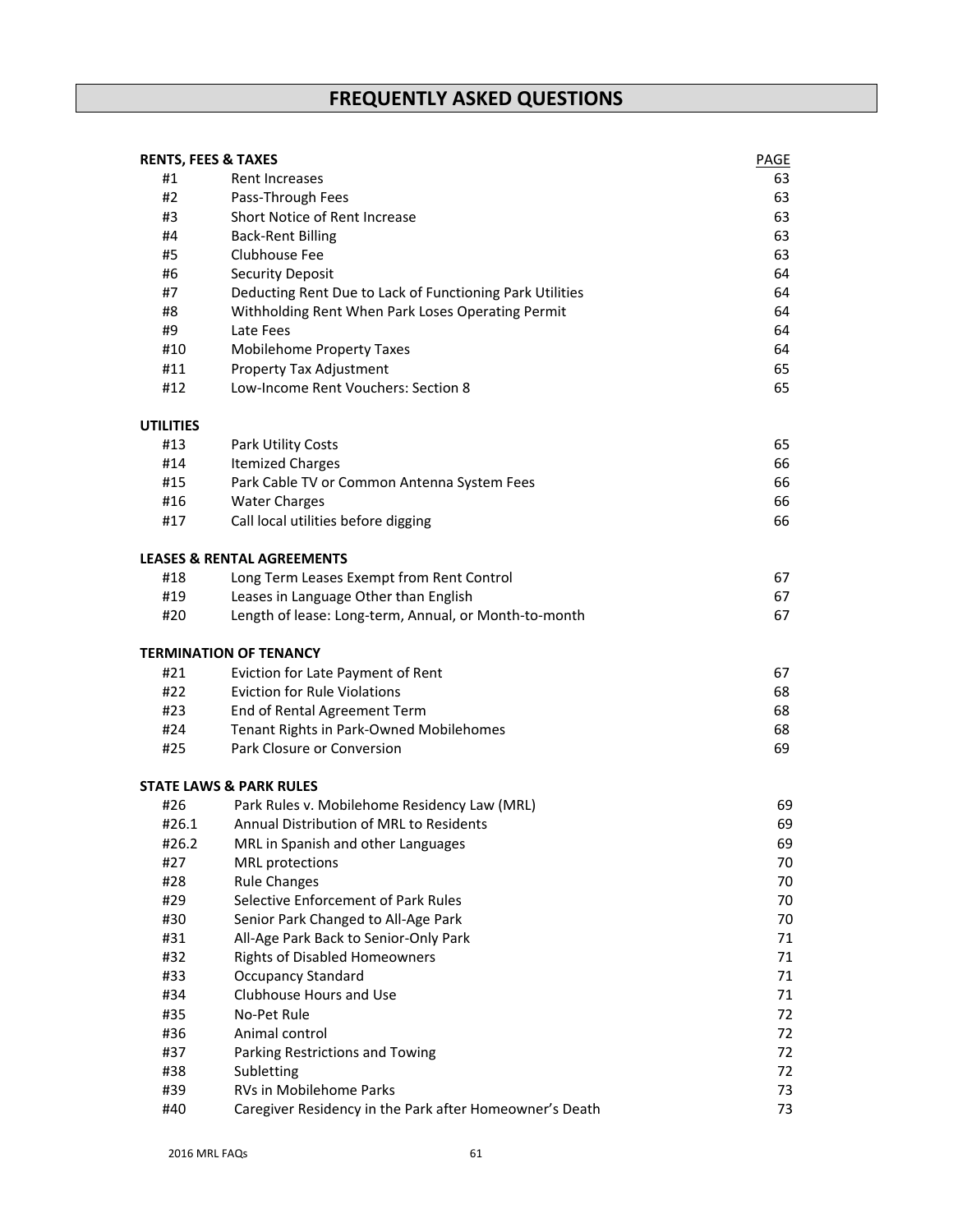## **PARK MAINTENANCE, INSPECTIONS & SERVICES**

|     | FANN IVIAIIV I EIVAIVUE, IIVSFEUTIUIVS & SENVIUES            |    |
|-----|--------------------------------------------------------------|----|
| #41 | Failure to Maintain the Park                                 | 73 |
| #42 | Mobilehome Park Inspection Program                           | 73 |
| #43 | Code Enforcement Agency                                      | 74 |
| #44 | Title 25: State of California Health and Safety Regulations  | 74 |
| #45 | Combustible Storage and Trash                                | 74 |
| #46 | <b>Reduction of Park Services</b>                            | 74 |
| #47 | Lot Lines                                                    | 74 |
| #48 | <b>Trees and Driveways</b>                                   | 74 |
| #49 | Responsibility for Pre-Existing Code Violations              | 75 |
| #50 | Permit for Remodeling the Mobilehome                         | 75 |
| #51 | Home Rehabilitation Assistance                               | 75 |
|     | <b>RESIDENT-OWNED PARKS</b>                                  |    |
| #52 | Park Condo-Conversion to Resident Ownership                  | 76 |
| #53 | Residents' Right of First Refusal to Buy Park                | 76 |
| #54 | Laws Applicable to Resident-Owned Parks                      | 76 |
| #55 | Stock Cooperatives and the Davis-Stirling Act                | 77 |
| #56 | Secretary of State: Researching Original Filing Documents    | 77 |
| #57 | Disputes, Violations and Enforcement                         | 77 |
|     | <b>PARK OWNERS &amp; MANAGERS</b>                            |    |
| #58 | <b>Manager-Resident Relations</b>                            | 77 |
| #59 | <b>Enforcement of the MRL</b>                                | 77 |
| #60 | Contacting Park Owner or Operator                            | 78 |
| #61 | Management Availability in Case of Emergencies               | 78 |
| #62 | Park Manager Entering Lot                                    | 78 |
|     | HOME SALES, RESALES, TRANSFERS & TITLES                      |    |
| #63 | Selling Home In-Place in Park                                | 78 |
| #64 | Resale of a Park Model in the Park                           | 78 |
| #65 | Prospective Buyers Subject to Income Requirements            | 79 |
| #66 | Rights of Heirs Inheriting Mobilehomes                       | 79 |
| #67 | Adding or Changing Name on Title of Home                     | 79 |
| #68 | Replacing a Lost or Never-Received Title                     | 79 |
| #69 | Resale Disclosure                                            | 79 |
| #70 | Homeowner May Be Required to Sell Home to the Park on Resale | 79 |

#71 New Home Defects and Warranties 80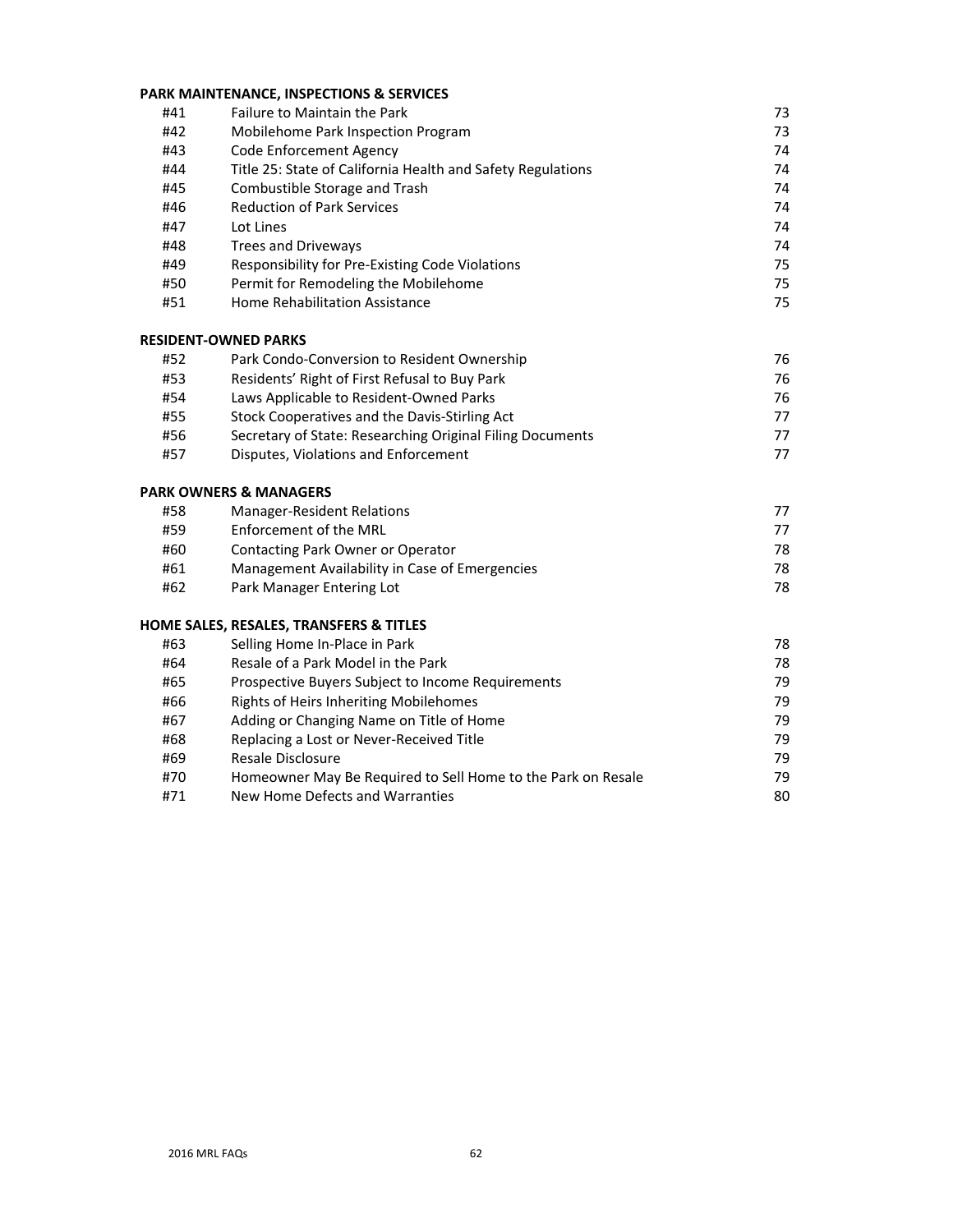#### #1 **Does state law regulate rent increases in mobilehome parks?**

 No, state law does not regulate the amount of a rent increase in a mobilehome park. Rent stabilization is a "local control issue". The MRL does require a park to give residents a 90-day advance written notice of a rent increase (Civil Code §798.39). If residents are on a long-term lease, the lease would govern the percentage and frequency of rent increases, with increases not less than every 90 days as required by law. If residents sign a long-term lease of more than one year in length, state law provides that the lease is exempt from any local rent control ordinance now in existence or enacted in the future. (Civil Code §798.17(a)(1)) (Approximately 102 local jurisdictions have some form of rent control for mobilehome parks.)

#### **Recap**:

- State law does not regulate the amount of a rent increase. It is a local control issue.
- A 90-day advance written notice of rent increase is required.
- If resident is on a long-term lease, check the language in lease for frequency (not less than every 90 days) and percentage of increases.

#### #2 **Can the park charge separate "maintenance" or "pass-through" fees in addition to the rent?**

 Yes, if the resident's signed lease or rental agreement provides for assessments or fees for maintenance, among other services. If not mentioned in the lease, a new fee would have to be for a service actually rendered, such as trash pick-up, and would require a 60-day advance written notice. (Civil Code §798.32(a)) If the resident signs a new lease or rental agreement that includes these fees, they are agreeing to pay the fees. State law does not require a notice requirement for an increase in an already existing fee. Local jurisdictions with mobilehome park rent control ordinances may regulate fees or pass-through costs which parks charge their residents. Some ordinances, for example, distinguish capital improvements from maintenance, allowing a pass-through fee of certain capital improvements (not including maintenance) amortized over a period of time. **Recap:** 

- A 60-day advance written notice is required for a new fee if it is not mentioned in the lease.
- NoƟce is not required for an increase in an existing fee.

#### #3 **A 90-day written notice of rent increase was delivered late. Is this notice legal?**

 No. The MRL provides for residents to receive the 90-day written notice of a rent increase before the date of the increase. (Civil Code §798.30) Any notice required by the MRL shall either be delivered and received in-person or by U.S. mail, postage prepaid. (Civil Code §798.14) Actual receipt of the notice less than 90 days before the increase is not a 90-day notice.

#### **Recap:**

- A 90-day written advance notice must be received by residents 90 days before increase.
- The notice must be delivered in-person or by U.S. mail.

#### #4 **Can the park charge residents for back-rent that was miscalculated because of the manager's mistake?**

 It depends on the situation. If the park rental agreement or lease stipulates the monthly rent for the term of the lease, and there is no provision in the lease for a contingency, such as an increase due to management error, then back-rent could not be charged. However, if residents have signed a rental agreement that provides that back-rent may be charged in the event of a management miscalculation or error, then the additional rent could be charged with a 90-day notice.

#### **Recap:**

- $\bullet$  If not specified in lease or rental agreement, then collection of back-rent is not allowable.
- If back-rent is allowed under terms of lease or rental agreement, then a 90-day advance written notice is required.

#### #5 **Can the park owner require a deposit or fee for use of the clubhouse by the homeowners association?**

 No, however there are certain exceptions. The MRL provides that a park rental agreement or rule or regulation shall not deny a homeowner or resident the right to hold meetings for a lawful purpose in the clubhouse at reasonable times and in a reasonable manner, when the facility is not otherwise in use. (Civil Code §798.51(a)(1)) Homeowners or residents may not be charged a cleaning deposit or require liability insurance in order to use the clubhouse for meetings relating to mobilehome living or for social or educational purposes and to which all homeowners are allowed to attend. (Civil Code §798.51(b)) However, the park may require a liability insurance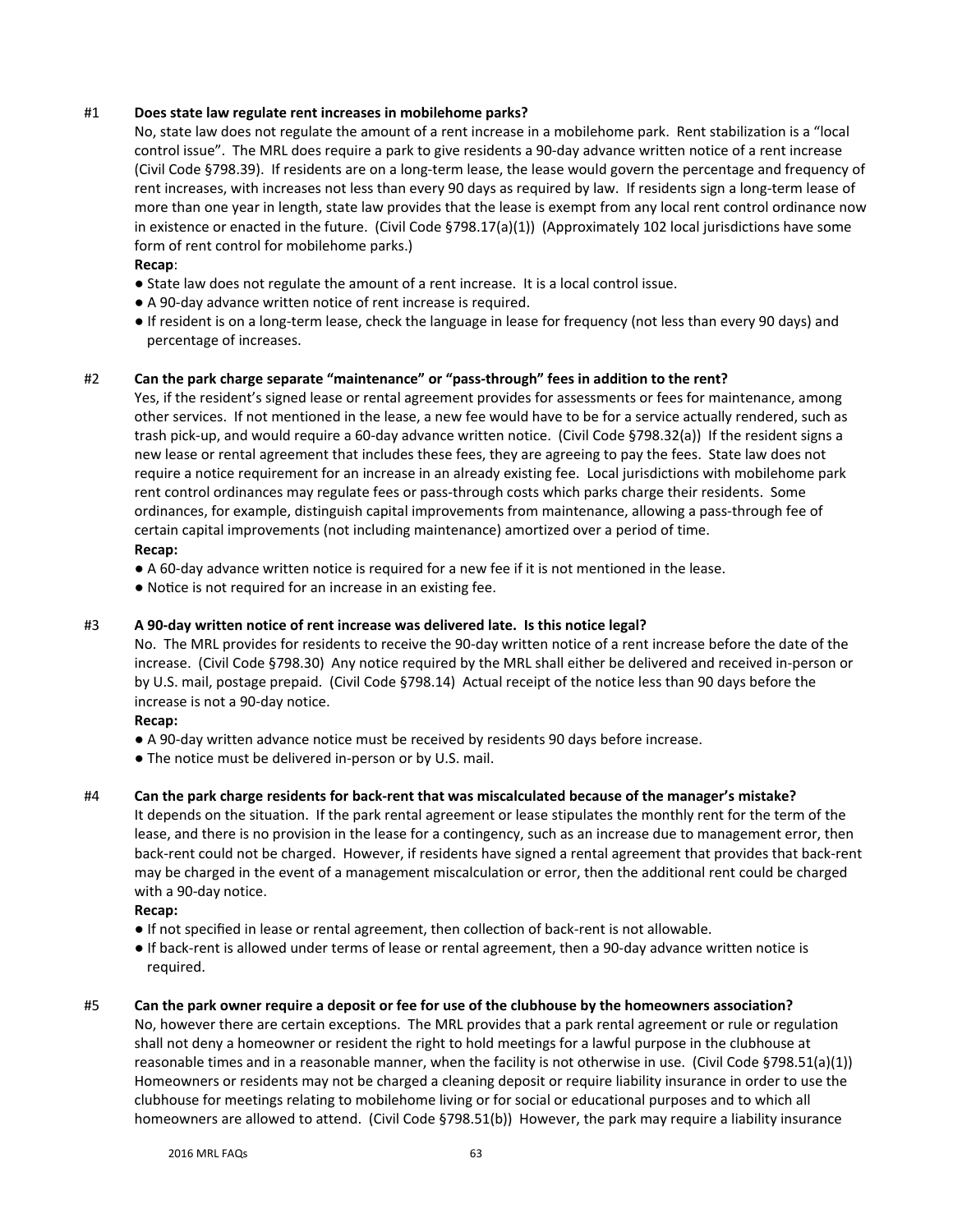binder when alcoholic beverages are served. (Civil Code §798.51(c)) If a homeowner reserves the clubhouse for a private function to which all park residents are not invited, the park could charge a fee or deposit. **Recap:** 

- No fee may be charged for homeowner functions.
- A liability insurance fee may be charged if alcohol is served.
- A fee may be charged for private parties.

#### #6 **Can the park charge first and last months' rent plus a 2-month security deposit?**

 Normally, when a mobilehome owner is accepted for residency in a mobilehome park and signs a rental agreement, charging first month's rent and a 2-month security deposit are permitted. (Civil Code §798.39) After one full year of satisfactory residency (meaning all rent and fees have been paid during that time), the resident is entitled to request a refund of the 2-month security deposit, or may request a refund at the time he or she vacates the park and sells the home. (Civil Code §798.39(b))

## **Recap:**

● A 2-month security deposit may be charged.

● A security deposit refund is allowed after one year if all rent and fees have been paid.

#7 **Can the resident refuse to pay the rent or deduct a certain amount from the rent if water in the park is cut off?** No. Refusing to pay the rent or paying a reduced rent could lead to the residents' termination of tenancy unless residents are willing to chance an eviction and use the lack of water as a defense. Instead, residents should file an emergency complaint with the Department of Housing (HCD) or a local enforcement agency if the local agency has jurisdiction over the lack of water in the park. An inspector can then cite the park for failing to provide adequate water and require the park to furnish bottled water and alternative bathing facilities until the water problem is fixed. The MRL requires the park to maintain the common facilities (which include the utilities) in good working order and condition. (Civil Code §798.15(d))

#### **Recap:**

● Resident is not allowed to deduct rent in case of utility shut-off.

● If there is lack of water, alert the code enforcement agency.

#### #8 **Can the park evict a resident for not paying rent even though the park's Permit to Operate has been invalid for a year?**

 It depends. If the Permit to Operate (PTO) is officially suspended by the state Department of Housing (HCD) for more than 30 consecutive days, the park cannot legally collect rent from residents until the permit is re-instated. Until the PTO is officially suspended by HCD however -- despite the fact that the PTO fee may not been paid to the state in a year -- residents who withhold rent from the park may be subject to a notice of termination of tenancy by the management.

#### **Recap:**

● If the park's PTO is officially suspended by HCD, then the park cannot legally collect rent.

#### #9 **Can the park charge the resident a late fee if they missed paying the rent and utility bill by one day?**

 Late fees on rents, utility charges or other pass-through fees are not regulated by the MRL, however, California court cases regarding late fees generally have upheld residential leases with preset late penalties if they bear a reasonable relationship to the actual damages that could be anticipated or sustained by the landlord for late payment, such as administrative costs relating to accounting for and collecting the late payments. For example, a 3% charge for late payment of rent (\$15 on a \$500 rent bill) is probably going to be construed as reasonable. Whether \$50 is reasonable depends on the outstanding amount of the late rent and utilities owed. **Recap:** 

● If the signed lease or rental agreement stipulates a late fee, then the resident must pay.

## #10 **Why do residents have to pay taxes on their mobilehomes in addition to paying the park owner a fee for property taxes?**

 Mobilehome owners, who are park residents, pay for the park's property taxes either through their rent or sometimes through separate pass-through fees for property taxes, or property tax increases, on the park property. Yet mobilehome owners may also be liable for an individual property tax to the county on their home and accessory structures. Prior to July 1, 1980 most mobilehomes were taxed like vehicles by the state with a vehicle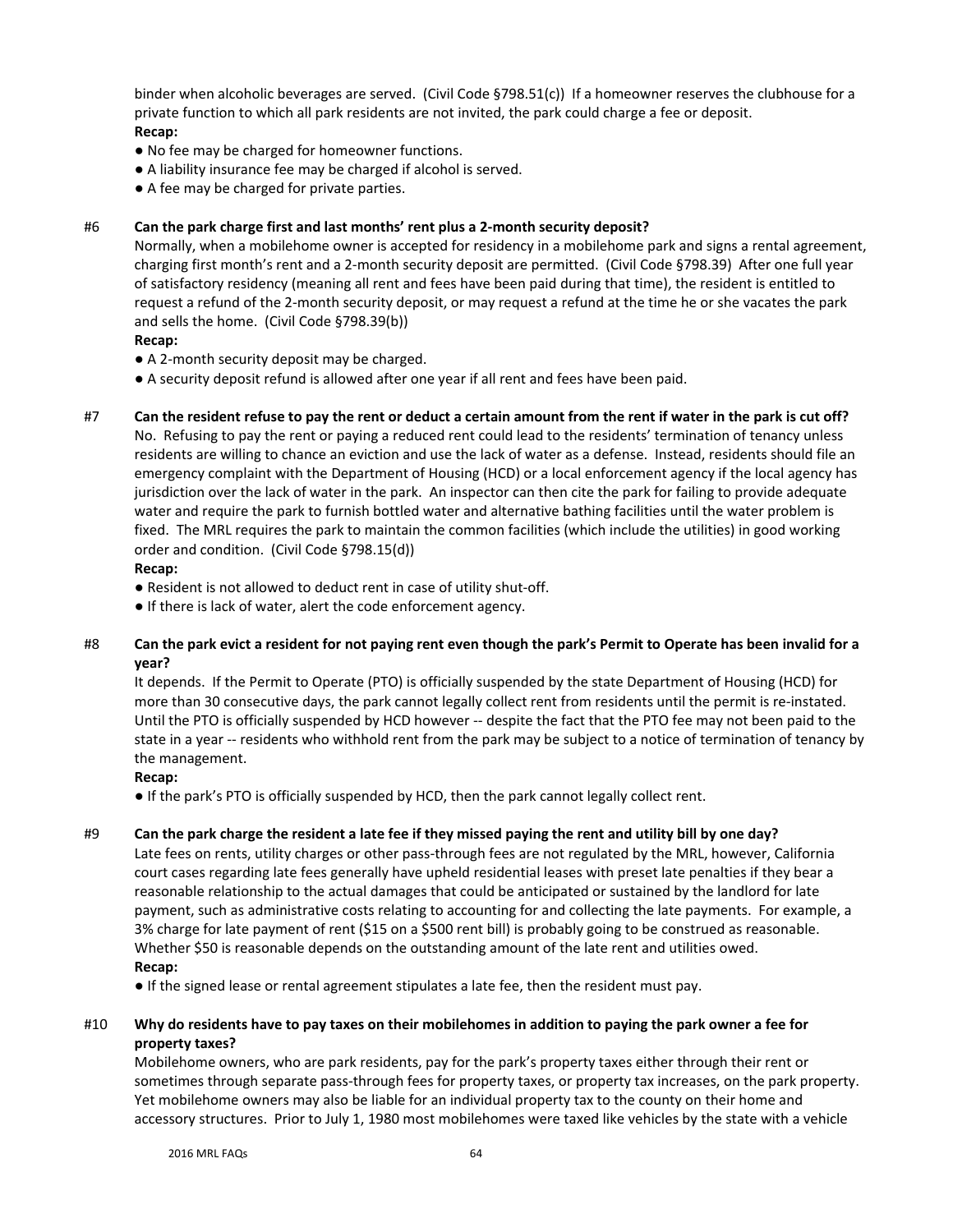license fee (VLF) in lieu of local property taxes. However, the law was changed in 1979 to subject new mobilehomes and manufactured homes sold on or after July 1, 1980 to local property taxes instead of the VLF. Pre-July 1980 homes remain on the VLF unless the owner voluntarily switches the home to the local property tax system. Tax law does not allow the county assessor to base assessment of taxes on mobilehomes in parks on the value of the park land or space. Hence, the mobilehome owner's property tax is separate from the property tax on the park owner's land.

#### **Recap:**

- Resident pays the park's property tax pass-through fee. Resident may also have to pay county's tax assessment on their home and accessory structures.
- Before July 1, 1980, mobilehomes pay Vehicle License Fee.
- After July 1, 1980, new mobilehomes pay property taxes, separate from the tax assessment on park property.

#### #11 **How can a resident get their taxes reduced?**

 Local property taxes are based on 1% of the assessed value (AV) of the property or home, plus any local bonded debt, such as school bonds. Under the California Constitution (Article VIIIA), the county assessor may increase the AV by 2% a year; however, when a home is sold and ownership is transferred, the assessor may re-assess the property (usually to the higher selling price or value). Therefore, homes that have been resold in a "good" real estate market have been reassessed at higher values, sometimes significantly higher, than those that have remained under the same ownership for years with the application of the annual 2% formula. Since the 2007 recession, many homes have decreased in value as sales go wanting. Mobilehome owners, like owners of conventional homes, who feel their taxes are too high in the current market, may file an appeal with the county assessment appeals board to see if they can get their AV, and thus their taxes, reduced. The burden, however, is on the homeowner to produce evidence that his or her home is worth less than the assessor's valuation. This can be done by getting a private appraisal(s) and producing documents showing the reduced or selling prices of similar mobilehomes in the park or in similar parks in the community. Information on how to apply and the deadlines for applying may be obtained from the local county tax assessor's office. **Recap:** 

● File an appeal with the county tax assessor and be prepared to prove that the value of the mobilehome is worth less than the assessed value.

#### #12 **Must the park owner accept Section 8 vouchers?**

 Section 8 is a federal program (Housing and Urban Development), and federal law does not require landlords to accept Section 8 rent vouchers. Landlords who accept Section 8 enter into agreements or contracts with the county that administers the program and must abide by the Section 8 terms for the period of the agreement, which is normally a set number of years. Because of Section 8 restrictions, some landlords have opted-out of Section 8 at the end of their agreements. The local county housing agency has information regarding availability of rent vouchers.

#### **Recap:**

● The park owner does not have to accept Section 8 rent vouchers.

#### #13 **Where can residents get help if they suspect they are being overcharged on utility bills?**

 Most parks are "master-meter" operators that own, operate and maintain the electric, gas and water distribution system within the park and bill their residents with the monthly rent statement. Under the state Public Utilities Code, master-meter customers (parks) shall charge no more than the local serving utility would charge a resident, including passing through any low-income rebates or discounts, such as "CARE." Residents can call County Weights and Measures (W&M) to have them check the accuracy of their meters and assure they have been correctly calibrated. Some W&M offices are willing to look into billing complaints, such as failure to provide proper billings or post rates, but most only check the accuracy of the meters. The California Public Utilities Commission (CPUC) is required to take informal complaints (800-649-7570) from residents in master-meter parks. The CPUC often refers these complaints to the serving utility to work out with the park management. If a third party billing agent prepares the utility billings for the park, the management shall disclose the contact information of the billing agent on residents' billings. (Civil Code §798.40(b))

- The resident must prove overcharges.
- CPUC is required to take informal complaints (800-649-7570).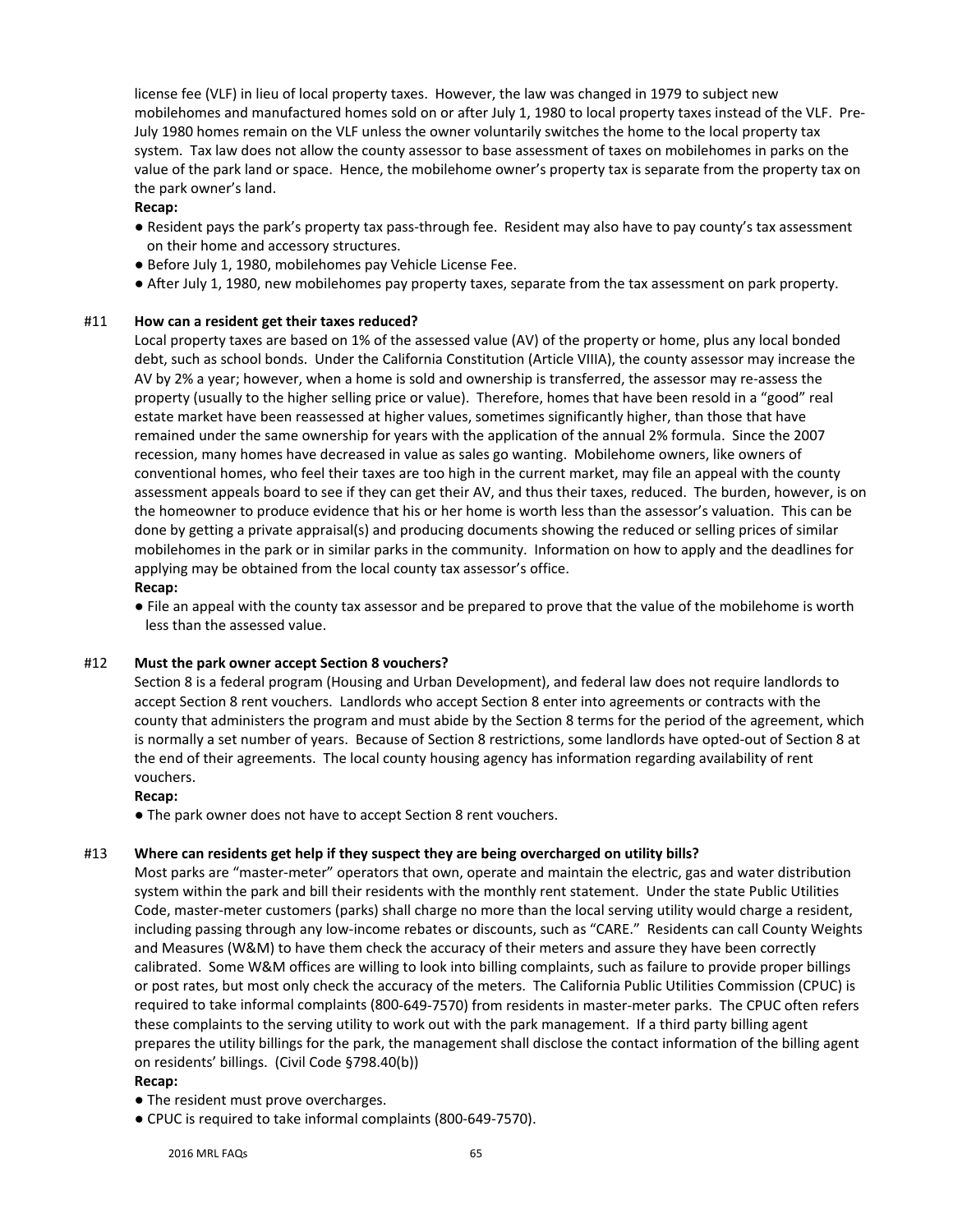● Contact informaƟon for the third party billing agent must be disclosed on the residents' utility billings.

## #14 **Can the park start billing residents for utilities that were previously included in the rent?**

 If the residents' rental agreement provides that sewer, water and garbage are included in the rent, the park management may elect to itemize or charge separately for these utilities. (Civil Code §798.41) In this case, the average monthly amount of the utility charges shall be deducted from the rent. If the rental agreement does not specifically indicate that utility charges are included in the rent, then the park owner could charge for them after complying with the 60-day written notice requirement. (Civil Code §798.32)

## **Recap:**

- If the lease or rental agreement stipulates separate charges, then the resident must pay accordingly.
- If it is not stipulated in the lease or rental agreement, then the park must give a 60-day advance written notice of an itemized billing.

## #15 **Do residents have to pay the cable TV service fee even if they don't use it? Also, can the park prohibit satellite dishes?**

 The park can charge a fee for services actually rendered with a 60-day notice if it is not already provided for in the rental agreement. (Civil Code §§798.31, 798.32) If the resident has signed a long-term lease agreeing to pay the fee, they may be obligated to continue to pay it until the end of the term of the lease. A 1997 California appellate case, Greening v. Johnson, held that cable TV is not an essential utility and a park cannot charge a resident a fee for such a service not actually used by the resident. Moreover, the Telecommunication Act of 1996 provides that community rules and regulations or local ordinances cannot prohibit the installation of a dish antenna on one's home or property if it is not more than 39 inches in diameter and does not constitute a health and safety problem. Park rules can regulate placement or design of the antenna on the home if reasonable (e.g. rules don't preclude acceptable reception) but cannot ban satellite dishes outright.

## **Recap:**

- If stipulated in the signed lease or rental agreement, resident must pay the fee.
- If not sƟpulated in the lease or rental agreement, then the park must provide a 60-day advance written notice of a fee for service actually rendered.
- Cable TV is not an essential utility, therefore the park cannot charge a non-user.
- Satellite dishes are allowable, but with strict guidelines.

## #16 **Some residents' water usage is down, but their water bill has increased. How do they find out if they are being overcharged?**

 Contact the park management. If the park cannot help, call the County Sealer (Weights and Measures) and ask them to check the accuracy of the meter. Check for plumbing leaks under home or in fixtures. If none of these steps resolve the problem, the resident may wish to file a complaint with the California Public Utilities Commission (CPUC) about rate issues and overcharges but only if the park receives water from a water utility or supplier regulated by the CPUC. If water is CPUC-regulated, resident may only be charged a water rate that the regulated utility would be able to charge residents if they were served directly by the utility. This would include a usage rate and a customer service charge (for meter reading and service). However, the majority of parks are not served by regulated water utilities but by municipalities, water districts, utility districts, or even the park's own water well system, and are not regulated by the CPUC. One exception is that the CPUC may take complaints from residents of parks regarding service or rates charged by parks using their own water systems or underground wells. If the park is subject to local mobilehome park rent control, rent control authorities may be able to provide some relief depending upon how the rent ordinance is written or administered. Otherwise, the resident would have to complain to the appropriate governing board of the municipality, water or utility district actually furnishing water to the park.

- In a park with metered water served by regulated water districts: check bill calculations, see manager, call county, or file a complaint with the CPUC.
- If it is a park without metered water and not served by a regulated water district: call the local water board.
- #17 **Construction work is scheduled in the park that I manage. Do I have to contact the local utilities first?** Instead of calling the local utilities, dial 811 and be connected to the appropriate regional notification center that will contact the subsurface installation operators. The subsurface installation operator will then mark the lines that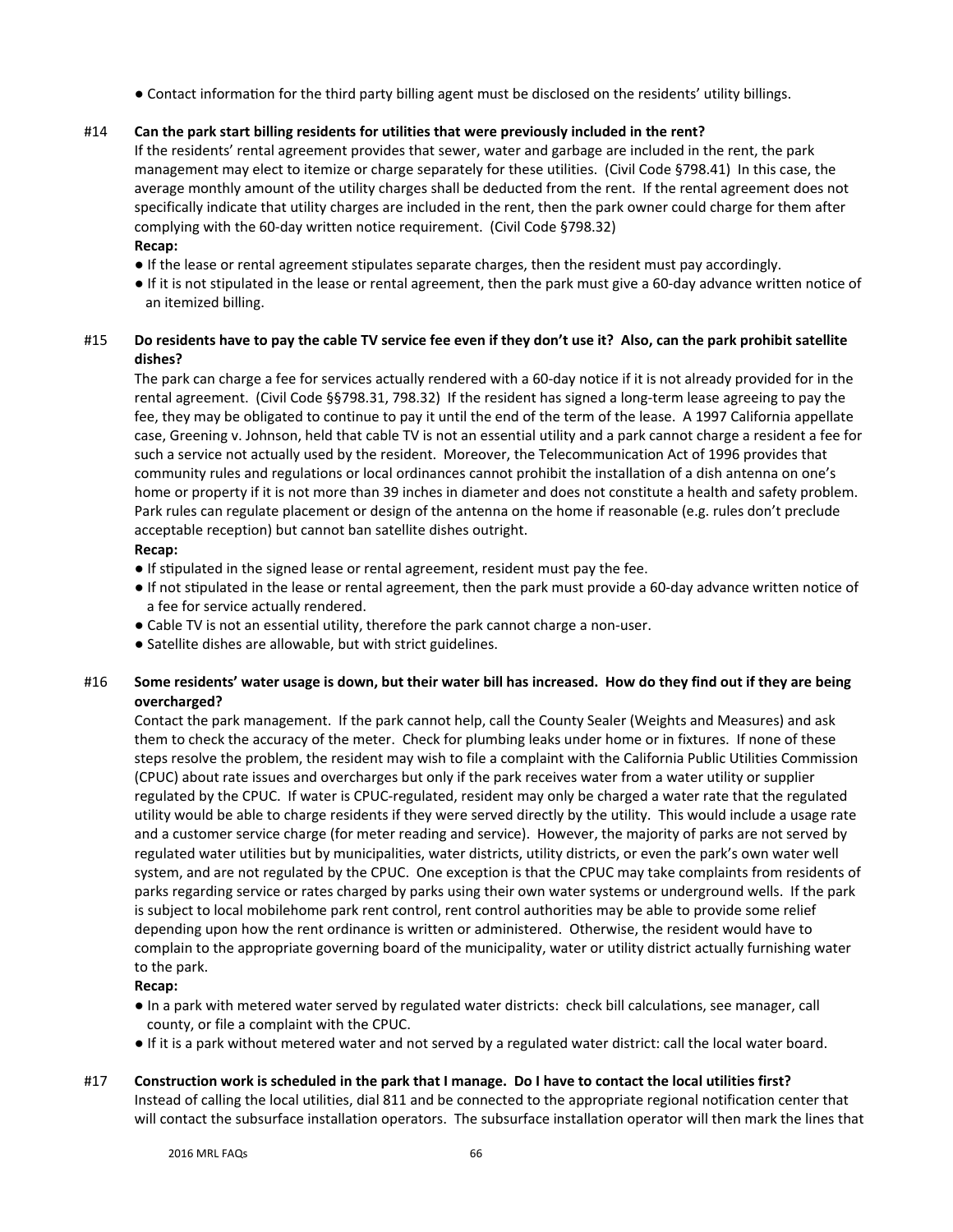they own, operate or maintain within the area where you will be digging. (Government Code §4216.2)

- #18 **Can the park manager force residents to sign a long-term lease, causing them to lose rent control protections?** If the resident is currently a homeowner residing in the park, then they may reject a long-term lease and opt for a shorter-term lease. In the case of a prospective buyer of a home in the park who is not yet a resident, their right not to sign such a long lease is less clear. A rental agreement or lease with a term of more than 12 months is exempt from any rent control ordinance. (Civil Code §798.17) The resident may reject a long-term lease after reviewing it and opt for an annual or month-to-month rental agreement. (Civil Code §798.18) If the resident elects to have a rental agreement for 12 months or less, the rent charges and conditions shall be the same as those offered in the longer-term lease during the first 12 months (Civil Code §798.18). Not all long-term leases are bad for homeowners, and some may provide rent stability for years that month-to-month or annual tenancy does not, particularly in localities where rent control will probably never be enacted. (See also #19) **Recap:** 
	- Current homeowners residing in the park have the option of signing a short-term lease agreement with charges and conditions that are the same as in a long-term lease.
	- Buyers, or prospective residents, may not have the option to reject a long-term lease.
	- Residents have 30 days to review and accept or reject a long-term lease.
- #19 **Is the park required to provide a lease agreement in the language of the resident if the resident is non-English speaking?**

 Not in most cases. Civil Code Sec. 1632 provides that a person engaged in a trade or business, who negotiates a contract or lease -- including a rental agreement covering a dwelling, apartment or mobilehome -- in Spanish, Chinese, Tagalog, Vietnamese, or Korean, shall provide the other party, if he or she requests it, with a written copy of the contract or agreement in that language prior to execution of the document. However, this provision does not apply to contracts or agreements negotiated with the use of an interpreter, or to month-to-month rental agreements. Additionally, most mobilehome parks do not "negotiate" their leases with homeowners or prospective homeowners, but rather offer the lease on a "take it or leave it" basis. **Recap:** 

• Most mobilehome lease contracts are not negotiated and therefore they do not have to be offered in languages other than in English.

## #20 **Does a resident have to sign a long-term lease, or are there other options?**

 Homeowners living in a park have the right to review the proposed long-term lease and to reject it within 30 days and opt instead for a 12-month lease agreement or month-to-month rental agreement. (Civil Code §798.17(b)) If a homeowner rejects a long term lease, then the park cannot increase the rent above the terms provided for in the rejected long-term lease, for a year after the rejection date. (Civil Code §§798.17(c), 798.18(b)) A homeowner living in the park is entitled to a 12-month agreement or month-to-month, if they ask for it. (Civil Code 798.18(a)). (See also Question #18)

## **Recap:**

- The resident has 30 days to accept or reject a long-term lease.
- The resident has the option of a month-to-month or annual rental agreement.
- If the lease is rejected, no increase in rent is allowed, above the terms of the lease, for a year.

## #21 **Can the park evict a resident for payment of late rent even though their rental history shows they eventually pay the full rent?**

 Yes. The MRL (Civil Code 798.56(e)) gives homeowners five days after the due date to pay the monthly rent and a 3-day notice thereafter to pay the rent (in 3 days) or be subject to termination of tenancy in 60 days. If a homeowner pays the rent within the 3-day grace period, the 60-day termination of tenancy is voided. However, the homeowner can only pay the rent late three times in a 12-month period. If a homeowner is late a fourth time within any 12-month timeframe, the park can refuse to accept the late rent and proceed with eviction after 60 days. Civil Code Sec. 798.56(e)(1) has a specific boldface warning notice about this "three strikes" provision, which must be included in each 3-day notice given by the management to the homeowner. **Recap:** 

- The resident has five days from the due date to pay rent.
- If the rent is late, the park can give the resident a 3-day notice to pay or risk eviction in 60 days.

2016 MRL FAQs 67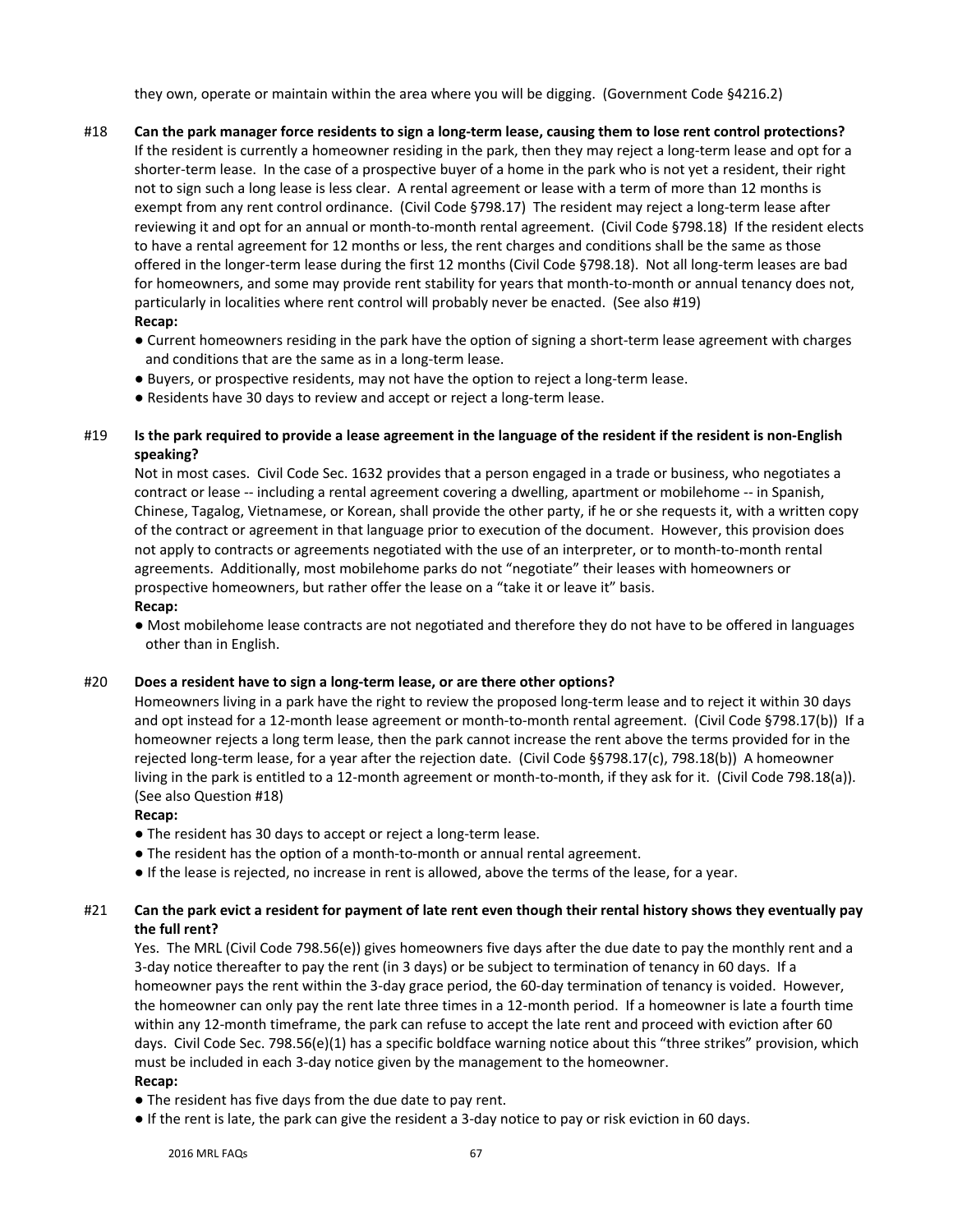● The resident can be late only three times in a 12-month period.

## #22 **Is the park allowed to issue an eviction notice to a resident and then refuse to talk about it and return their rent check?**

 In a mobilehome park, a resident's tenancy can only be terminated for just cause, meaning they can only be evicted for the seven reasons specified in state code, including violation of a park rule or regulation. (Civil Code §§798.55, 798.56) The park management must give the resident a 60-day notice (Civil Code §798.55(b)(1)), but if the resident refuses to move after the 60-day period, the park management can take the resident to court in what is known as an unlawful detainer action. There the resident would have the opportunity to tell the judge their side of the story. If the resident is evicted, and depending upon the court's decision, the resident may be required to pay the management's attorney fees (Civil Code §798.55(d)), in addition to having to leave the park. Management is required to specify the rule broken and explain the details and give the resident seven days to correct the rule violation. (Civil Code §798.56(d)) If the resident violates the rule more than twice in a 12-month period, on the third violation, the management may proceed with termination whether or not the resident has cured the violation ("3 strikes"). (Civil Code §798.56(e)(5))

## **Recap:**

- The park manager must specify which rule was broken and explain the details.
- The park must give the resident seven days to correct the rule violation.
- If the resident violates a rule more than twice in a 12-month period, the park may proceed with eviction whether or not the resident corrected the violation.

#### #23 **Can the park end a resident's tenancy by refusing to enter into a new rental agreement?**

 No, not if the resident is a homeowner. Under the MRL, homeowners normally rent under a month-to-month or 12-month rental agreement or long-term lease of more than one year. When the term of the rental agreement is up, the management cannot elect to end the tenancy but must offer a 12-month or month-to-month agreement if requested by the homeowner. Residents who own their mobilehomes in the park cannot be evicted because their lease has expired -- only if they have not paid the rent, or have violated park rules or regulations. (Civil Code §798.56) However, if the resident is a tenant -- not a homeowner -- who rents a park-owned mobilehome, such a tenancy would be governed by conventional landlord-tenant law. In that case, the park can terminate the tenancy without a reason with a 30-day notice.

#### **Recap:**

● The park cannot terminate a resident's tenancy when the lease or rental agreement expires – only when the rent has not been paid or a rule has been violated.

## #24 **For residents who do not own the mobilehome they are living in, what rights do they have in the case of an eviction?**

 The MRL eviction protections and procedures only apply to homeowners who own their own homes and rent their spaces, not to tenants who rent mobilehomes owned by the park, park management, or other persons. Certain sections of the MRL do apply specifically to both homeowners and "residents" (Civil Code §798.11). However, the MRL's "just cause" eviction provisions (Civil Code §798.56) do not apply to residents who rent mobilehomes owned by others. They would be subject to the requirements of conventional landlord-tenant law (Civil Code §1940 et seq.). In such a case for these tenants, where there is a notice of eviction without any reason, tenants living in the rental home for less than a year generally would be entitled to a 30-day notice of termination; those living there for a year or more, are entitled to a 60-day notice if eviction is without cause. (Exceptions to the 60-day requirement are in Civil Code §1946.1.)

- Tenants who live in the mobilehome which they own are covered under the provisions of the MRL.
- Tenants living in rental mobilehomes are subject to eviction protections and procedures in landlord-tenant law, not the MRL.
- Tenants in rental homes for less than a year generally are entitled to a 30-day notice of termination if there is no cause for termination.
- Tenants in rental homes for a year or more generally are entitled to a 60-day notice of termination if there is no cause for termination.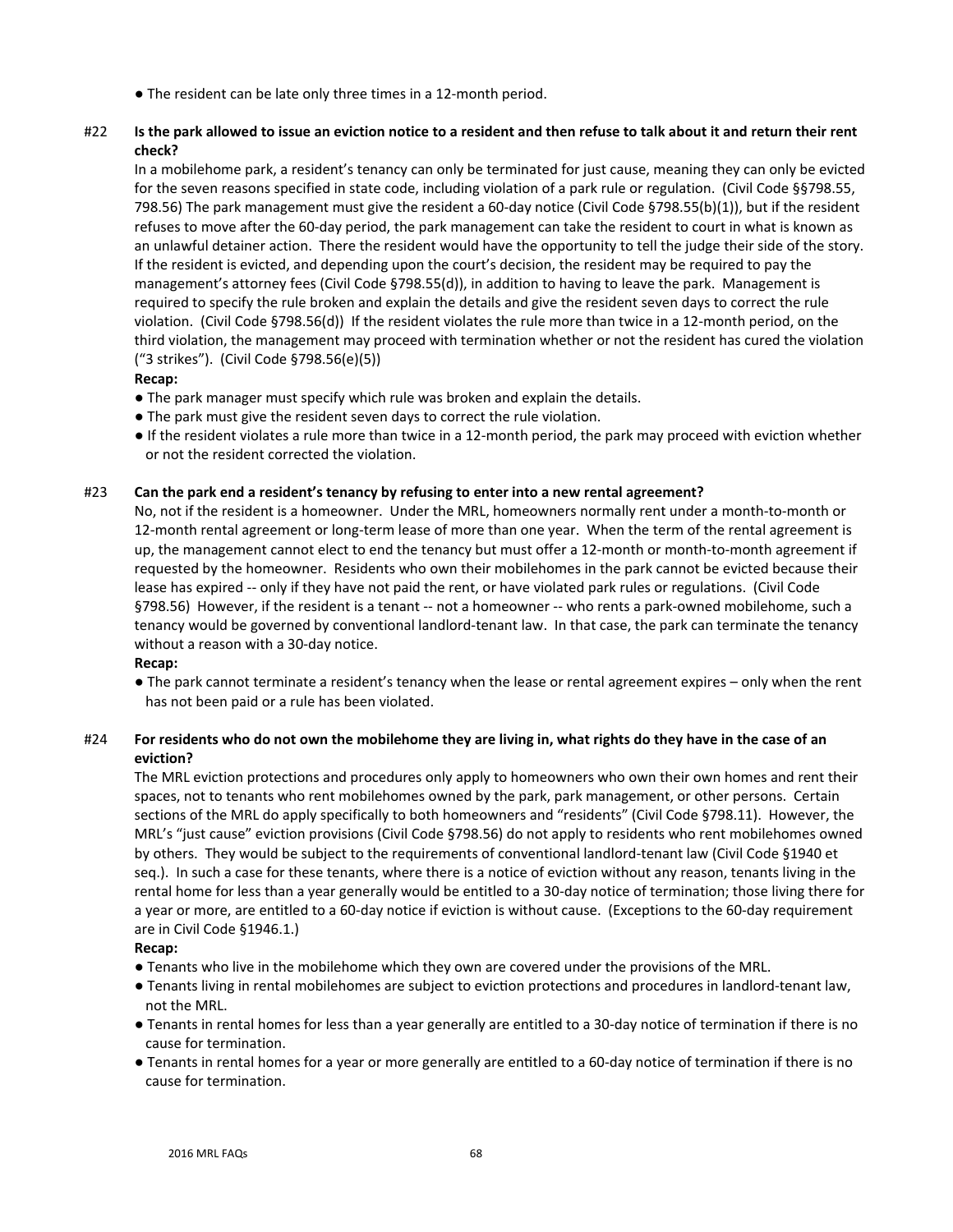#### #25 **Do residents have any rights to compensation for being dislocated when the park closes down?**

 Mobilehome park residents' associations have rights under the notice requirements in the MRL (Civil Code §798.80), and potential relocation assistance under the state Government Code. Where no city permits are required to close or convert the park to another use, the park must give residents at least a one-year written notice of termination of tenancy. (Civil Code §798.56(g)) Where local permits are required, which is usually the case, the park must give residents a 15-day written notice that park management will appear before a local board or planning commission to request permits for a change of use. At the same time, the park must make public the impact report requirements (Civil Code §798.56(h)), and only after approval of all permits by the city can the park then give the residents a 6-month notice of termination. (Govt. §65863.7) Upon approval of the closure or conversion of a mobilehome park to another use, the park must render an impact report to the city on the effect the conversion will have on the residents' dislocation and their ability to find alternative housing. (Govt. §65863.7) The city must then hold a hearing on the impact report and may require the park to pay the reasonable costs of relocation to displaced residents as a condition for obtaining various permits to convert the park and develop the land for another use. Usually this takes several hearings and a number of months. Actual relocation assistance afforded to residents is determined by the city, usually the planning commission or a delegated committee or agency of the commission. Often local governments will have a mobilehome park conversion ordinance which parallels the requirements of state law and fills in the details of the relocation assistance that may be required by the city, whether it is actual relocation of the mobilehome or a buy-out of the home, and how the mobilehome is to be valued for these purposes. If the park is to be subdivided into individual parcels (where a conventional subdivision will replace the park) and where a tentative or final map is required, the city may impose even more stringent relocation requirements. (Govt. Code §66427.4.) Local officials are the final arbiters of any relocation assistance to which displaced mobilehome owners may be entitled.

#### **Recap:**

- If no local permits are required for park closure or conversion, then the park must give residents at least one year advance written notice.
- If local permits are required for park closure or conversion, then the park must proceed with relocation guidelines established by state and local law.
- Local officials are the final arbiters of any relocation assistance.

#### #26 **Do mobilehome park rules prevail over state law?**

 No. The park rental agreement and the park rules and regulations must be consistent with the MRL and other laws that apply in parks. For example, a park rental agreement or rule that provides the park may increase the rent with a 30-day notice to a homeowner who owns the mobilehome in the park would be in conflict with Civil Code Sec. 798.30, which provides that such a rent increase requires a 90-day notice. In this example, the MRL prevails over the conflicting park rule.

#### **Recap:**

● State laws prevail over park rules.

#### #26.1 **Is the park manager responsible for distributing the Mobilehome Residency Law to every resident annually?**

 Prior to February 1 of each year, if a significant change was made to the MRL, the park owner or manager shall provide all homeowners with a copy of the MRL, or provide written notice to all homeowners that there has been a change to the MRL and that homeowners may obtain a copy of the MRL from the management at no charge. Upon request of the homeowner, management must provide a copy within seven days. (Civil Code §798.15(c)). NOTE: The management must provide a copy of the MRL only, as specified. The MRL is Civil Code 798-798.88. Management is not required to distribute the handbook published by the State Senate, casually referred to as "The MRL."

## #26.2 **When will the CA State Senate's MRL handbook be translated? There is great demand for Spanish, Vietnamese and other languages.**

 For many years, the State Senate translated the MRL into Spanish. At one time the MRL was also available in Vietnamese. The last Spanish translation was done in 2012, and the last Vietnamese translation was done in 2007. Over the years, budget cuts have made it impossible to acquire updated translations. Since the MRL is in the public domain, communities may translate the MRL for their members.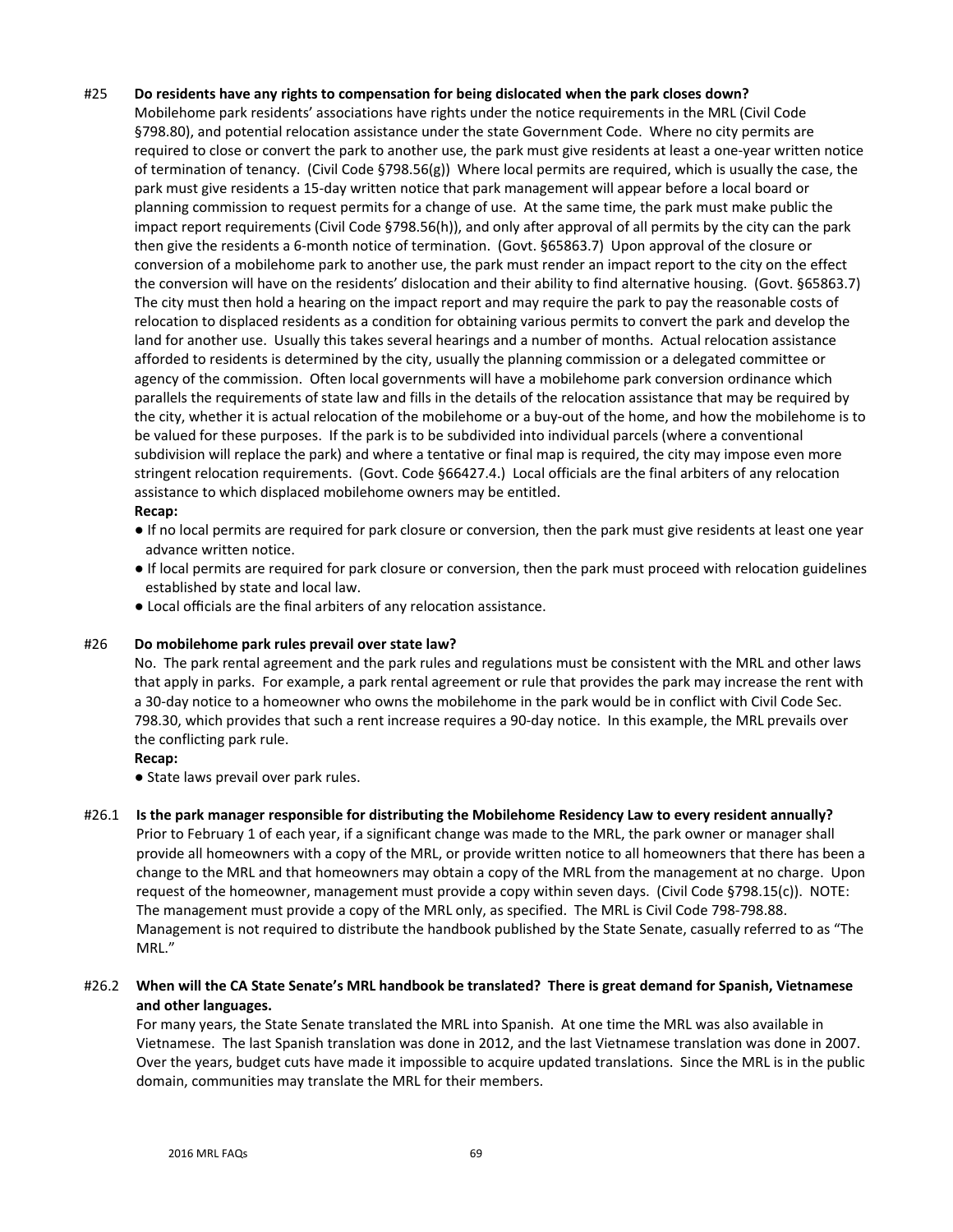#27 **Do the protections of the MRL apply to all residents in mobilehome parks, or do they only apply to homeowners?** Many of the most important provisions of the MRL expressly apply to homeowners only, such as the terms and receipt of written leases (Civil Code §§798.15 and 798.18-798.19.5), amendment procedures for rules and regulations (Civil Code §798.25), fees and charges (Civil Code §§798.30-798.39.5), evictions (Civil Code §§798.55- 798.56), and rental qualifications and procedures. On the other hand, issues dealing with a "community" of persons often include "residents", such as management entry into mobilehomes or park spaces (Civil Code §798.26), vehicle removal (Civil Code §798.26.5), communications and right to assemble (Civil Code §§798.50- 798.52), and abatement of park nuisances, and injunctions for violating park rules (Civil Code §§798.87-798.88). **Recap:** 

● It has been interpreted that key provisions of the MRL apply only to homeowners.

## #28 **Is the new park management allowed to change rules on long-time residents or are these residents "grandfathered-in" under the old rules?**

 Existing residents are not exempt from park rule changes. According to the MRL (Civil Code §798.25), the park can change a park rule and regulation as it applies to existing residents, after giving residents six-month's notice of the change, or a 60-day notice if it involves changes in rules relating to the park's recreational facilities, such as the swimming pool or recreational facilities within the clubhouse. The management must also meet and confer with park residents, at the residents' request, upon a 6-month notice regarding a change in park rules but is not bound to accept residents' suggestions or requests regarding the rules. (Civil Code §798.25(b)) **Recap:** 

- Existing residents are not exempt from park rule changes.
- A 6-month advance written notice is required for a rule change.
- A 60-day advance written notice is required if a rule change affects the common recreational facilities.

#### #29 **Can the park manager force rules on some residents and not on others?**

 No. The MRL provides that the park rules and regulations have to be "reasonable." (Civil Code §798.56(d)) "Reasonable" often may be subject to court interpretation, but normally rules have to have some rational basis in fact under the circumstances, as well as apply evenly to everyone residing in the park. Park owners and their employees are required to abide by park rules to the same extent as residents have to, except rules regarding age limits or acts of the park owner or park employee undertaken to fulfill park maintenance, management or operational responsibilities (making noise by pounding nails, use of trucks for maintenance purposes, etc.). (Civil Code Sec. 798.23)

**Recap:** 

● Park rules shall be applied evenly to everyone residing in the park.

## #30 **Do residents have a say in the elimination of the retirement lifestyle promised when they moved in, and shouldn't the park have facilities for kids if they convert to an all-age park?**

 Senior residents who have leases that provide that the park is a "retirement" or "senior" park and provide for specific facilities may have a case against diminution of services agreed upon in the lease or rental agreement.

 The federal Fair Housing Amendments Act of 1988 prohibits discrimination against families with children in multiple residential housing but permits such housing, including mobilehome parks, to limit residency to seniors in one of two categories: 1) 55 and older, or 2) 62 and older, if the park meets certain minimum conditions. The major condition is that a minimum of 80% of the units are required to have at least one resident who is of age 55 or older. Federal law does not specifically address procedures for changing from a senior-only category to an all-age category, which in rental mobilehome parks under state law or by practice is often the sole decision of park management with a minimum notice. However, parks can lose their "senior" status if, upon a complaint, they fail to meet the statutory conditions, such as the 80% requirement. The law does not require parks or other multipleresidential housing complexes that convert to all-age to install playground or other facilities for children. Advocates of family housing have argued that such a requirement would drive up the cost of housing and discourage landlords from opening up restricted housing to families. Some local governments have imposed conditions on mobilehome park zoning or use permits by requiring parks, that were developed as "senior parks", to be maintained as "senior" unless otherwise approved by the city or county. It is not clear to what extent these local zoning or use permit requirements may conflict with the federal Fair Housing Amendments Act. **Recap:** 

● Lease agreements that sƟpulate "senior" status and provide for specific senior amenities could be viewed as

2016 MRL FAQs 70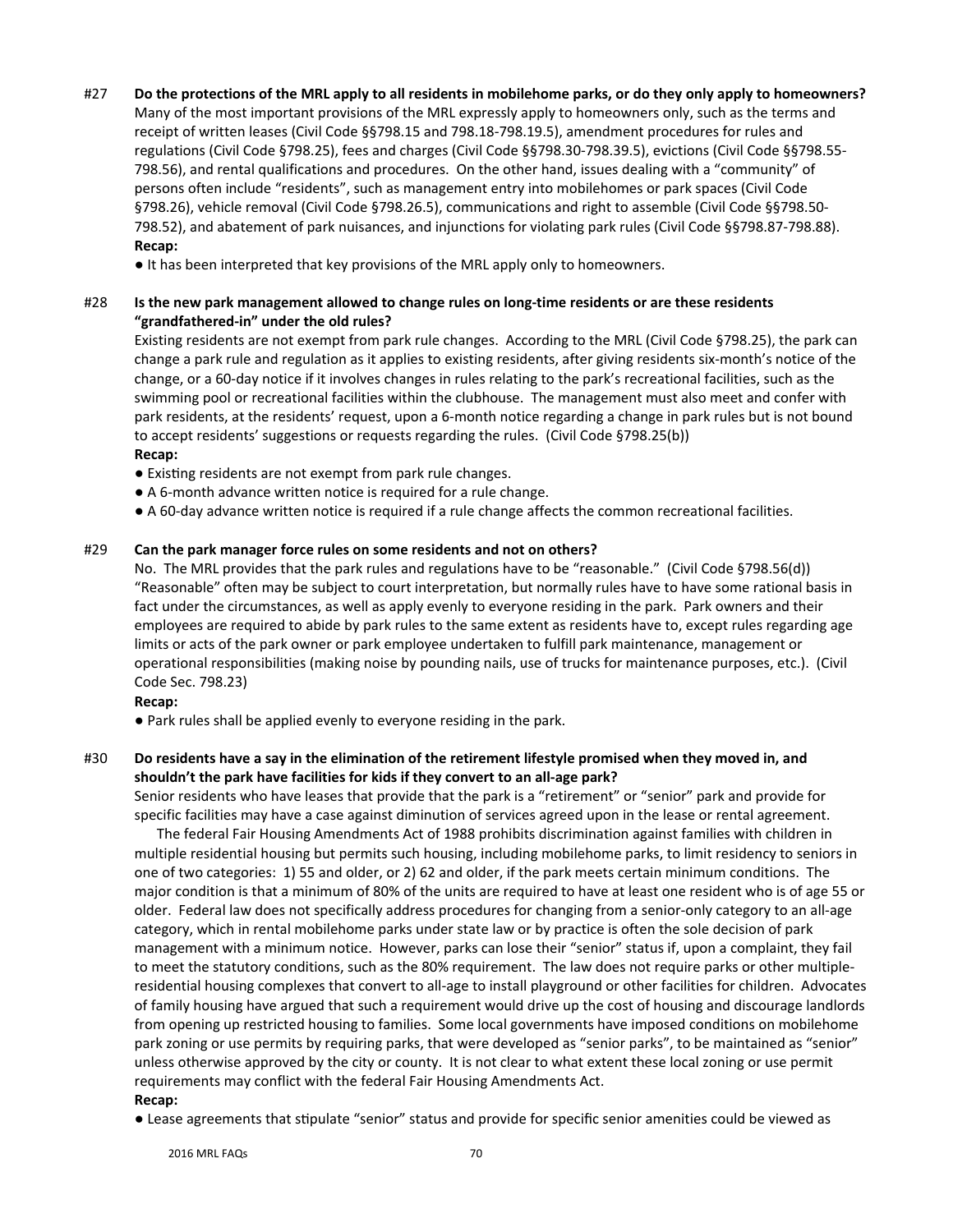breached if the senior-status of the park is changed.

- Senior park status requires 80% of park units to have at least one resident 55 or older.
- The law does not require parks that are converted to "all-age" to install children's recreational facilities.
- No federal law specifically addresses guidelines for changing from "senior" to "all-age".

#### #31 **Is it legal for our all-age park to change back to a senior-only park?**

 This is an issue that has changed over the years. Pursuant to the passage of the Federal Fair Housing Amendments Act in 1988, and the adoption of federal HUD regulations to carry out the Act, it was originally believed that multiple residential communities could not backtrack once they had decided to open up to an "all-age" status. However, under the Housing for Older Persons Act of 1995 (HOPA), which amended the 1988 Act, regulations established a transition period until 2000 to provide a mechanism for communities to become housing for older persons if they had abandoned or did not achieve such status before HOPA. Then, in 2006, HUD adopted a memo to clarify how communities that did not convert to housing for older persons before the 2000 transition period deadline could do so. If vacated spaces fill up with qualifying seniors (55 or older), and the park does not discourage or discriminate against younger people from buying available homes when these vacancies occur, the park can be "built back" to a senior status. However, this is difficult to achieve and few parks, once they become family parks, have been able to go back to a 55-or-older status.

#### **Recap:**

• Reverting to a senior-only park is allowable, but rarely achievable.

#### #32 **What rights do residents with disabilities have?**

 Residents with disabilities are entitled to be free from harassment and discrimination in all aspects of housing. They also have a right to reasonable accommodation in rules, policies, practices, or services related to housing. This normally takes the form of a change in an existing rule, policy, practice or service, such as allowing an assistive animal even though the current rental agreement has a "no pet" provision. Residents with disabilities are also permitted, at their own expense and with proper permits, to modify their dwellings, e.g., by building a ramp, to ensure full enjoyment of the premises. (Civ. 798.29.6) Modifications require obtaining proper permits beforehand. For additional information, contact the state Department of Fair Employment and Housing at (800) 233-3212, or at *www.dfeh.ca.gov.*

**Recap:** 

- Disabled homeowners have the right to reasonable accommodations.
- Disabled homeowners are permitted to modify their own homes with proper permits.

#### #33 **Can the government force park management to limit the number of people living in a mobilehome?**

 The occupancy standard issue is difficult to solve. The issue has arisen at both the federal and state levels. Legislation has been considered but not enacted to create a "2 persons per bedroom plus 1" standard that is presently only a HUD guideline (e.g., if the home had 1 bedroom, the occupancy standard would be 3 persons; if the home had 2 bedrooms, the standard would be 5 persons, etc.). Proponents argue that occupancy standards are necessary to avoid overcrowding and unhealthy living conditions. Opponents contend that, especially in areas where the cost of housing is high, an occupancy standard may be interpreted as a form of discrimination against persons who can't afford larger homes. Some cities have attempted to legislate occupancy standards, only to have their ordinances challenged in court. Mobilehomes usually have a design standard established by the manufacturer as the recommended occupancy for the size of the home. The park manager could try to establish an occupancy standard in the park rules based upon the design standard of each home or the HUD guideline, but the rule could possibly be subject to legal challenge.

#### **Recap:**

● The HUD guideline (2 persons per bedroom, plus 1) is a design standard, not a law.

#### #34 **Does state law guarantee the park's clubhouse to be open and available at reasonable hours?**

 Yes. In parks that have clubhouses or meeting halls, the MRL requires the common facilities to be open and available at reasonable hours, which are to be posted. (Civil Code §798.24) Homeowners may hold meetings at reasonable hours and in a reasonable manner in the clubhouse -- when it is not otherwise in use -- for any lawful purpose, including homeowner association meetings and meetings with public officials or candidates for public office. (Civil Code §798.51)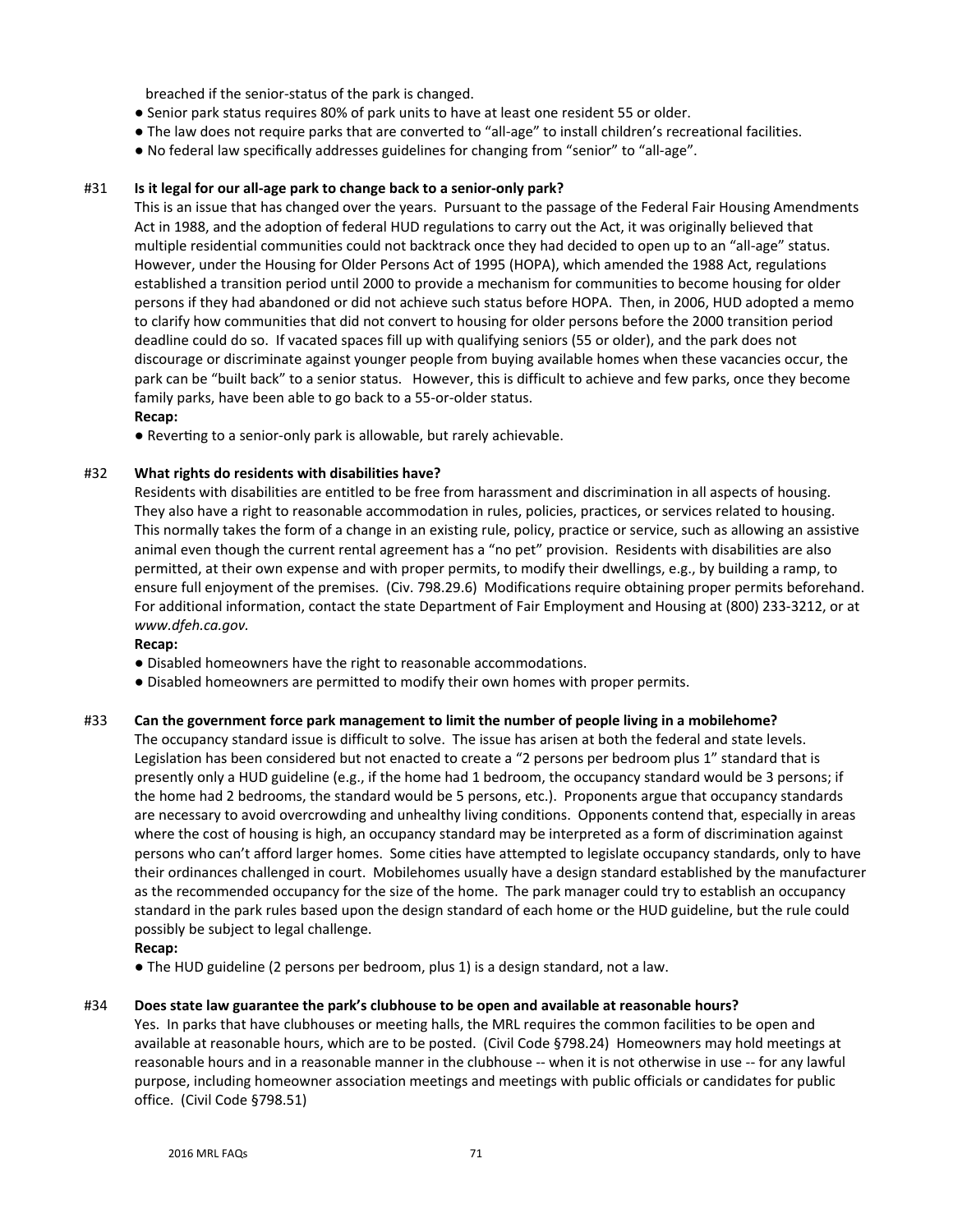#### **Recap:**

● The park shall make the clubhouse available to residents at reasonable hours for lawful purposes.

### #35 **Is it legal for parks to allow some residents to have pets and not allow others to have them?**

 It depends on the terms of the rental or lease contract. The MRL permits pets in parks with certain limitations, such as one domesticated dog, cat, bird or aquatic animal (kept within an aquarium), subject to "reasonable" park rules. (Civil Code §798.33) However, persons who signed a rental agreement prior to January 1, 2001 with a provision prohibiting pets are bound to that provision until the rental agreement expires or is renewed. Persons moving into a park after January 1, 2001 would be allowed to have pets that conform to the park's rules as to size, height, or weight of the pet, and in some instances breed (e.g. some parks prohibit big dogs, pit bulls and certain breeds with so-called aggressive tendencies). However, a person with a disability has the right to have an assistive animal as a reasonable accommodation for the disability when necessary to ensure equal opportunity to use and enjoy the housing.

#### **Recap:**

- If the current rental agreement, with a "no pet" provision, was signed before 1/1/2001, then the resident is prohibited from having a pet.
- If the current rental agreement was signed after 1/1/2001, then the resident can have pets that conform to park rules.
- If the resident has a disability, then he/she may request an assistive animal as a reasonable accommodation for the disability.

## #36 **I manage a park where pets and other animals are getting out-of-control. Some residents' dogs are aggressive toward other pets or residents, some residents feed feral cats, and some stray animals wander in packs. How do I solve these problems?**

 Contact the city or county animal services department for assistance. Local government services include abatement or information on the following matters: barking/nuisance dogs, rodents, stray/feral, license/registration/microchip, dog bites, neglect/abuse, spay/neuter, and prohibited aggressive breeds. Also, according to California Code of Regulations, Title 25 (health and safety requirements for mobilehome parks), Article 2, Section 1114(a), "Dogs and other domestic animals, and cats (domestic or feral) shall not be permitted to roam at large (free) in any park." Finally, pet owners may be liable for damage or harm caused by their pets. **Recap:** 

- Contact city or county animal control agency. (See Resources, pg. 105.)
- Pet owner may be legally liable for damage or harm caused by their pet.
- Feral animals are not pets.

#### #37 **Is management allowed to restrict parking and have residents' cars towed?**

 Residents or guests who park in fire lanes, or in front of park entrances or fire hydrants, can be towed without notice. Residents' cars cannot be towed from their own parking space or driveway unless the vehicle does not conform to the park rules, in which case a 7-day notice is required. (Civil Code §798.28.5) However, if a vehicle presents a significant danger to the health and safety of residents, or is parked in another resident's space and that resident requests it be removed, the vehicle could be towed without the 7-day notice. (Civil Code §798.25(b)(2)) The extensive provisions of Vehicle Code Sec. 22658 apply to both the management's and tow company's procedures in removal of the vehicle.

**Recap:** 

- Management may have cars towed without notice if the parked car violates the health and safety of residents.
- Management may have cars towed, upon request, if one resident's car is parked in another resident's space.
- A 7-day written advance notice is required if a parked car does not conform to park rules.
- A 7-day notice is not required if a resident parks their car in another resident's space and the displaced resident requests the car be towed.

#### #38 **Can the park prevent residents from subleasing their mobilehome?**

 Yes. Most mobilehome parks have rules that prohibit homeowners from subleasing their mobilehomes, even in hardship cases. However, in cases of seniors who require medical convalescence away from their homes, they may sublet for up to one year. (Civil Code §798.23.5)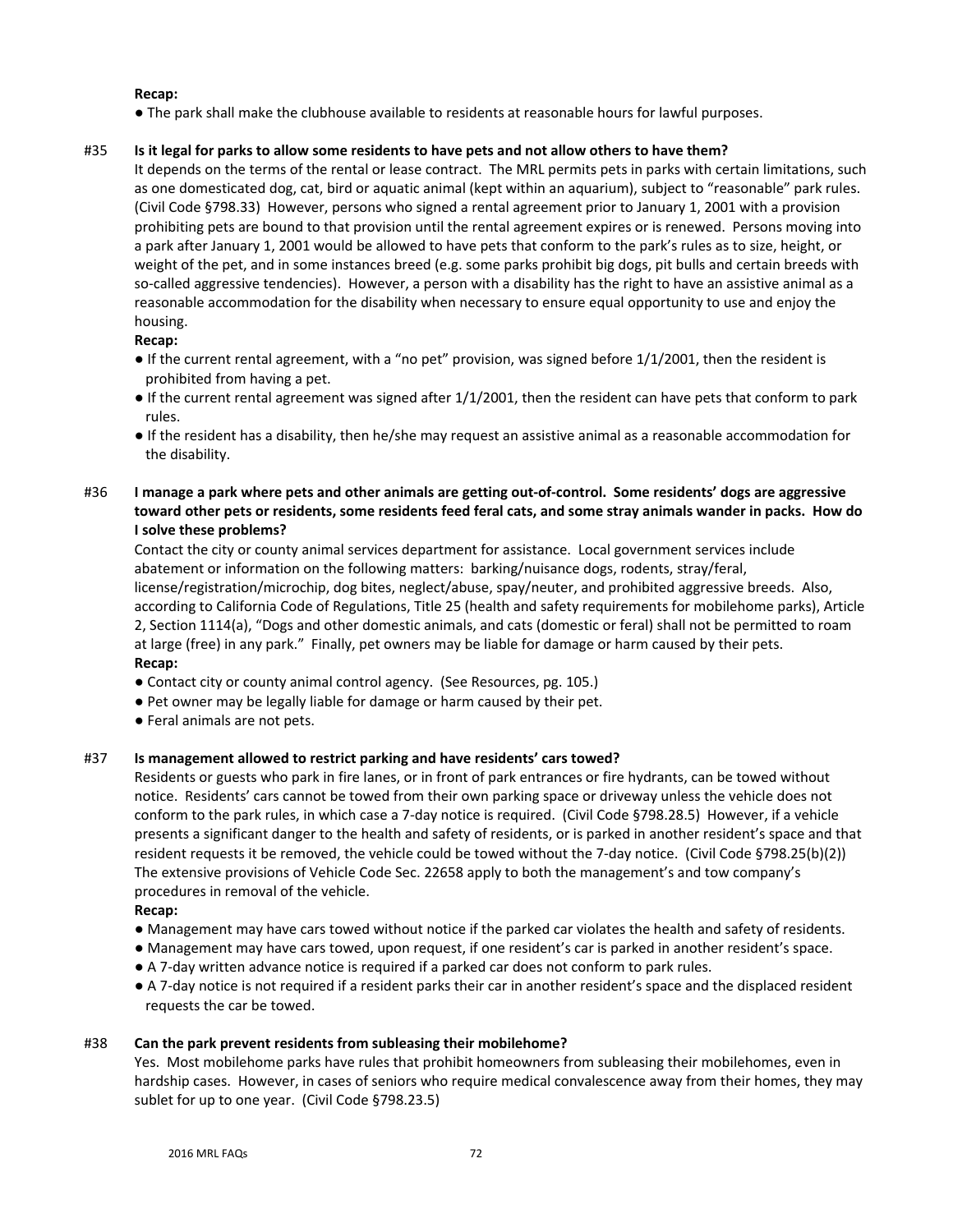#### **Recap:**

• The park may prohibit a resident from subleasing.

### #39 **Is it legal to place RVs on mobilehome spaces?**

 It depends on the circumstances. When mobilehome parks were first constructed, designation as a park would normally have been made as a condition of city or county use permits or zoning requirements. Therefore, the city would have to enforce the conditions of the permit or zoning ordinance. The State Department of Housing's Permit to Operate (PTO) reflects the number of mobilehome spaces and the number of RV lots. In the absence of local permit conditions though, a pre-1982 mobilehome park may allow RV's and mobilehomes to be situated on mobilehome spaces, but only RV's can be situated on RV spaces. In a mobilehome park developed after January 1, 1982, however, state law provides that mobilehome spaces shall not be rented for the accommodation of RVs unless they are in a separate area of the park designated for RVs and apart from the mobilehomes. **Recap:** 

- In parks developed before 1982: If there are no local permit or zoning restrictions, then RVs and mobilehomes may occupy mobilehome spaces, but mobilehomes may not occupy RV spaces.
- In parks developed after Jan. 1, 1982: No RVs are allowed on mobilehome spaces unless the mobilehome space is in the RV section of the park.

#### #40 **Can the manager evict a homeowner's caregiver from the park after the homeowner has died?**

 It depends upon the circumstances. Generally, a caregiver – including a caregiver-relative – does not have the right to continue to live in the park even if he or she has inherited the mobilehome. The caregiver statute (Civil Code §798.34) recognizes that a senior homeowner has the right to have a caregiver, even someone who is 18 or older in a senior park, to assist them with medical needs under a doctor's treatment plan, but the caregiver resident has no right of residency (Civil Code 798.34(c), (d)) and is considered a guest of the homeowner. Therefore, when the homeowner dies, the caregiver's right to continue to live in the park normally ends. If, however, the caregiver was a party to the homeowner's rental agreement, or had otherwise been accepted for co-residency by the park while the homeowner was alive, the park could not evict the caregiver after the homeowner's death except for the same kind of reason they could have evicted the homeowner, such as failure to pay the rent. In either case, whether or not the caregiver has a right of residency in the park, if the caregiver inherits the home, he or she would have the right to resell it in place if they continue to pay the rent and fees and comply with other requirements of resale until the home is sold. (Civ. 798.78)

#### **Recap:**

- If the caregiver, or caregiver-heir is not listed on the rental or lease agreement, then they cannot assume they have inherited residency rights.
- The heir is responsible for rents and fees until the home is sold.

## #41 **How do residents get the park owner to fix the failing utility systems?**

 Contact the Department of Housing and Community Development (HCD) or local government, whichever has jurisdiction to inspect mobilehome parks. In more serious cases, residents may wish to consider legal counsel. **Recap:** 

● Contact the code enforcement agency -- either state Dept. of Housing or local health department.

## #42 **Is the park manager allowed to force residents to correct code violations to their homes and spaces before a scheduled inspection by the state Dept. of Housing?**

 The state Department of Housing (HCD) operates a park inspection program with a goal of completing inspections in at least 5% of the parks in the state per year in order to assure that a reasonable level of health and safety is maintained in those parks. The inspection includes the park common facilities, such as lighting, roads, clubhouse, utilities, and other facilities for which the park is responsible, as well as individual home site spaces, including the outside of the homes and accessory structures for which the homeowner is responsible. HCD inspectors do not go inside a home unless requested to do so by the homeowner. Citations for violations, depending upon how serious, must either be corrected as soon as possible or within 30 to 60 days. Inspectors have the authority to extend the deadline for compliance if the situation warrants it. Homeowners may appeal a citation to HCD if they feel it is unwarranted. (HCD does not have authority to assess fines against homeowners who do not comply.) **Recap:** 

● The park manager may urge residents to correct code violations on the outside of their homes or on their spaces,

2016 MRL FAQs 73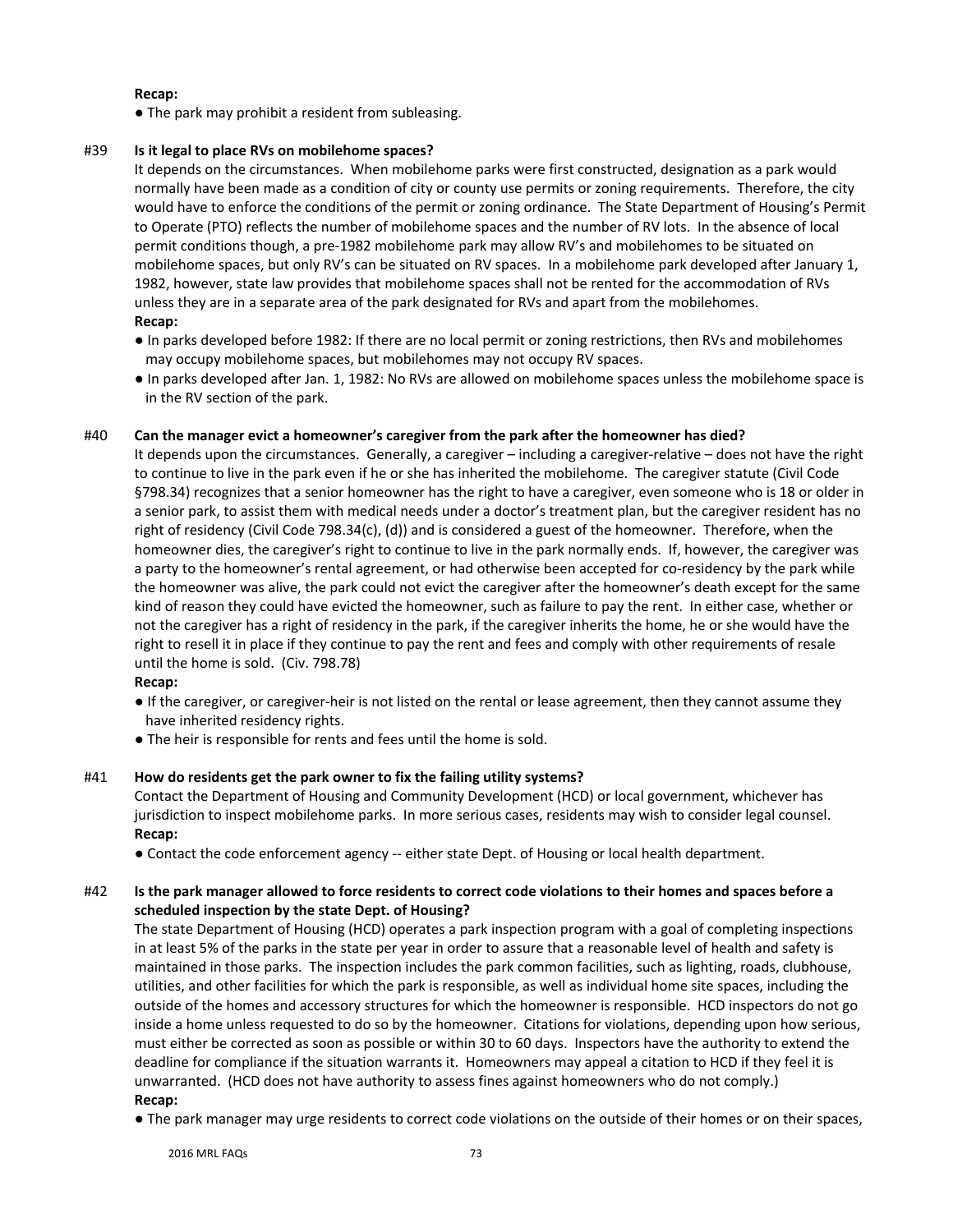or else the resident may risk citation by HCD.

#43 **Which government agency is responsible for enforcement of health and safety regulations in my park?** In most cases, the state Department of Housing and Community Development has enforcement authority over mobilehome and RV parks. However, there are a few cities and counties that maintain code enforcement in their jurisdictions. View the "Mobilehome and Special Occupancy (RV) Parks listing" at *www.hcd.ca.gov* to find out which agency is responsible for code enforcement in your park.

#### #44 **What is the difference between the Mobilehome Residency Law (MRL) and Title 25?**

 The MRL is the "landlord-tenant" law (Civil Code 798. et seq.) for mobilehome park residency, governing the rights of park residents. "Title 25", a section of the California Code of Regulations, governs the health and safety aspects of a mobilehome park's buildings, lot lines, and utilities infrastructure, to name a few. Find Title 25 at *www.hcd.ca.gov*.

#### #45 **Does the park manager have the right to tell me to remove my belongings that are stored on my space?**

 The park manager has an obligation to keep the park safe from fire. According to California Code of Regulations, Title 25 (health and safety requirements for mobilehome parks), Article 2, Section 1120, "Occupants shall keep the lot area and the area under, around, or on their unit and accessory buildings or structures free from an accumulation of refuse, rubbish, paper, leaves, brush or other combustible material," and that park operators "…shall ensure that a collection system is provided and maintained, with covered containers, for the safe disposal of rubbish."

**Recap:** 

- There are strict fire prevention rules for mobilehome parks. Residents and park employees must comply with Title 25.
- #46 **Can the park manager reduce or eliminate park services and amenities that resident have been paying for in years?**

 Yes, if the services or amenities are not guaranteed in a signed rental or lease agreement. However, if the services and amenities are part of a signed lease or rental agreement (Civil Code 798.15(f)), they may be eliminated with equal reduction in rent.

**Recap:** 

- The park management can reduce or eliminate park features if they are not agreed upon in a signed lease or rental agreement.
- #47 **Can the park owner or manager move lot lines without permission from residents whose spaces are affected?** Before moving a lot line, the management must obtain a permit (H&S Code Sec. 18610.5) from the state Department of Housing and Community Development and verify that the park has obtained the consent of homeowners affected by the lot line change. However, in some older parks there are no markers or defined lot lines and no plot maps indicating where the lot lines should be. In cases where there is no documented evidence of original lot lines, HCD may not be able to determine that the lot line has been moved and that a permit is required. The issue then becomes a legal matter between the park management and the affected homeowners. **Recap:** 
	- A permit is required from the state Dept. of Housing before the park moves lot lines.
	- In old parks with no official lot line maps, moving lot lines may require legal or regulatory oversight.

## #48 **Can the park manager force residents to pay for maintenance or removal of a tree on their space and for maintenance of their driveway?**

 It depends on the facts of the case. The "tree and driveway" issue has been subject to major debate for years. A 1992 Department of Housing and Community Development (HCD) legal opinion characterized trees in mobilehome parks as fixtures belonging to the park owner, who is responsible for their maintenance. However, HCD legal counsel also opined that this responsibility could be delegated to the homeowner through the rental agreement. If the rental agreement requires the homeowner to be responsible for maintenance of the trees, then a 60-day notice probably does not have to be given, since it is already in the rental agreement. If the rental agreement does not make the homeowner responsible for maintenance of the trees, then the park owner is responsible for maintenance or removal of a tree on the homeowner's space only if it is a hazard or constitutes a health and safety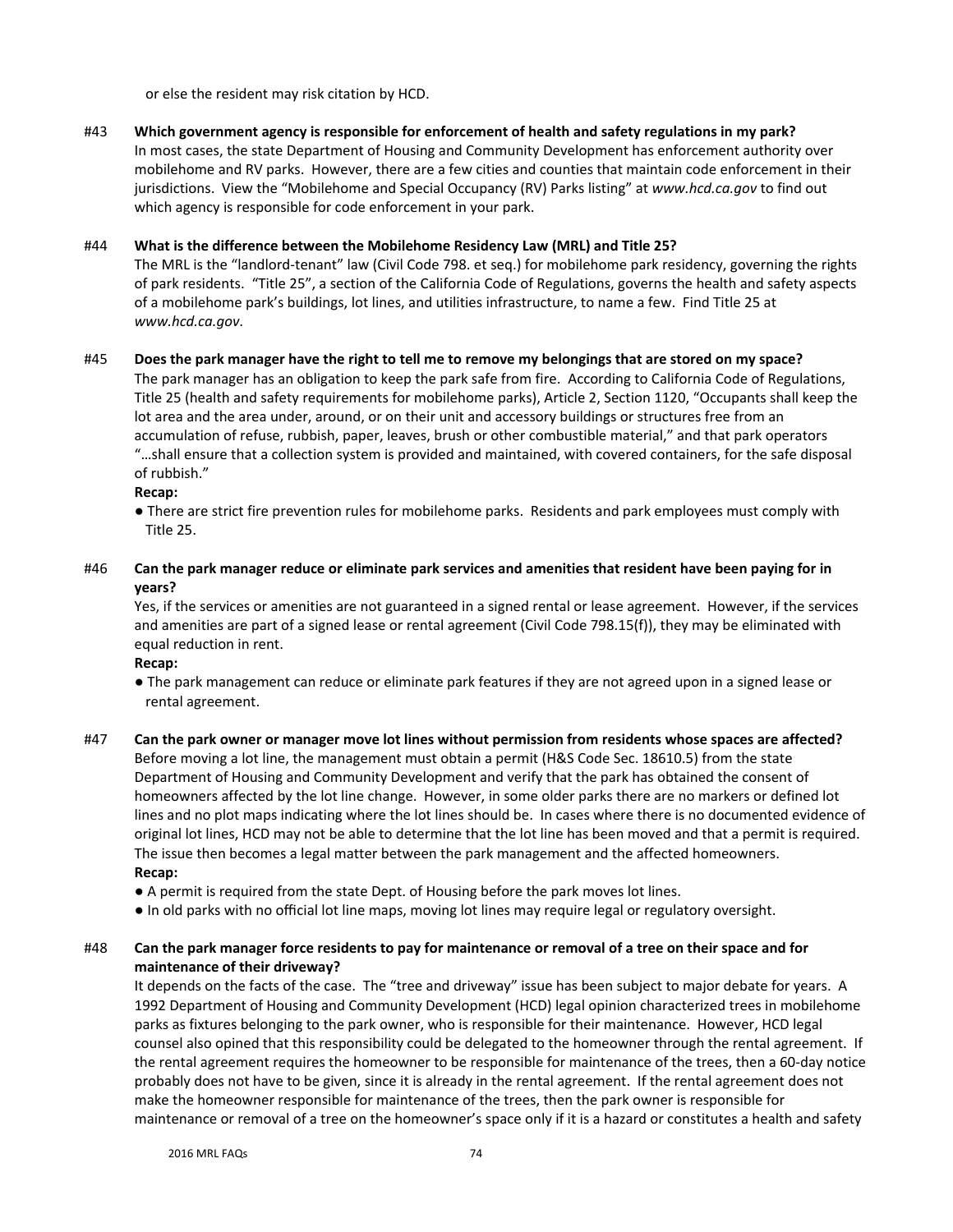violation, as determined by the enforcement/inspection agency (usually HCD). (Civil Code §798.37.5) Homeowners may have to pay a fee for an inspection where there is a dispute between the park and the homeowner over the tree and where the homeowner requests an inspection by HCD or the local enforcement agency. Inspectors have wide discretion in this regard, and if the inspector does not find a violation, the homeowner may end up having to pay to remove the tree anyway.

 With regard to driveways, the park owner is responsible for maintenance unless the homeowner has damaged the driveway or the driveway was installed by the homeowner. Legal counsel has suggested, however, that Civil Code Sec. 798.37.5(c) seems to leave open the question whether a current homeowner is responsible for maintenance of a driveway installed by a prior homeowner, arguing that such a prior installed fixture belongs to the park.

**Recap:** 

- If the signed lease or rental agreement makes the homeowner responsible, then the homeowner must pay.
- If there is no stipulation of responsibility in the lease agreement, then the park is only responsible if it is a health and safety hazard.
- Driveways may be the responsibility of park unless the driveway was installed or damaged by the homeowner.
- #49 **Is the mobilehome owner or the park owner responsible for correcting pre-existing code violations on the space?** The mobilehome owner is responsible. (Civil Code 798.36). Although the park operator is ultimately responsible for assuring that all citations on park property are corrected, the law does not require the park operator to pay for code violations involving the home or space except in rare instances. The homeowner is primarily responsible for correcting any violations concerning the home or space on which he/she resides, including any pre-existing code violations after the sale of the home. This is one of the reasons that real estate disclosure was enacted in 2000 for mobilehome resales, although conditions not known to the seller cannot be disclosed. (Civil Code §1102.6d) **Recap:** 
	- The homeowner is responsible for correcting any code violations in or on their home, space and accessory structures, including pre-existing code violations.

## #50 **Does a resident need a permit from HCD to remodel their home, even though all the changes and upgrades are on the inside?**

 Homeowners need a permit from the state Department of Housing and Community Development (HCD). Only HCD, not local government, may issue permits for alterations of a mobile home's structural, fire safety, electrical, plumbing or mechanical components. The two offices that handle such permits are:

| Northern California Area     | Southern California Area |  |
|------------------------------|--------------------------|--|
| <b>Field Operations</b>      | <b>Field Operations</b>  |  |
| 9342 Tech Center Drive, #550 | 3737 Main Street         |  |
| Sacramento, CA 95826         | Riverside, CA 92501      |  |
| $(916)$ 255-2501             | (951) 782-4420           |  |
|                              |                          |  |

**Recap:** 

● Permits are required. No exceptions.

#### #51 **Is there financial assistance available to residents for correction of code violations on their homes?**

 Many local governments have rehabilitation or repair grants for low income homeowners, including residents or owners of mobilehomes, in some cases. This money is made available through the CalHome program, operated by HCD, to local governments and non-profit organizations, as part of two housing bond issues approved by state voters in recent years. However, application must be made through local government, and not all local jurisdictions have such programs. There are usually income and residency eligibility requirements. Additionally, some jurisdictions do not consider mobilehomes "real property" eligible for rehab funding or may have restrictions on the kinds of repairs that will be funded. Contact the county housing agency for information on availability and eligibility.

#### **Recap:**

● The State passes money to the counties for home repair assistance to low-income mobilehome owners. Not all counties participate in this program.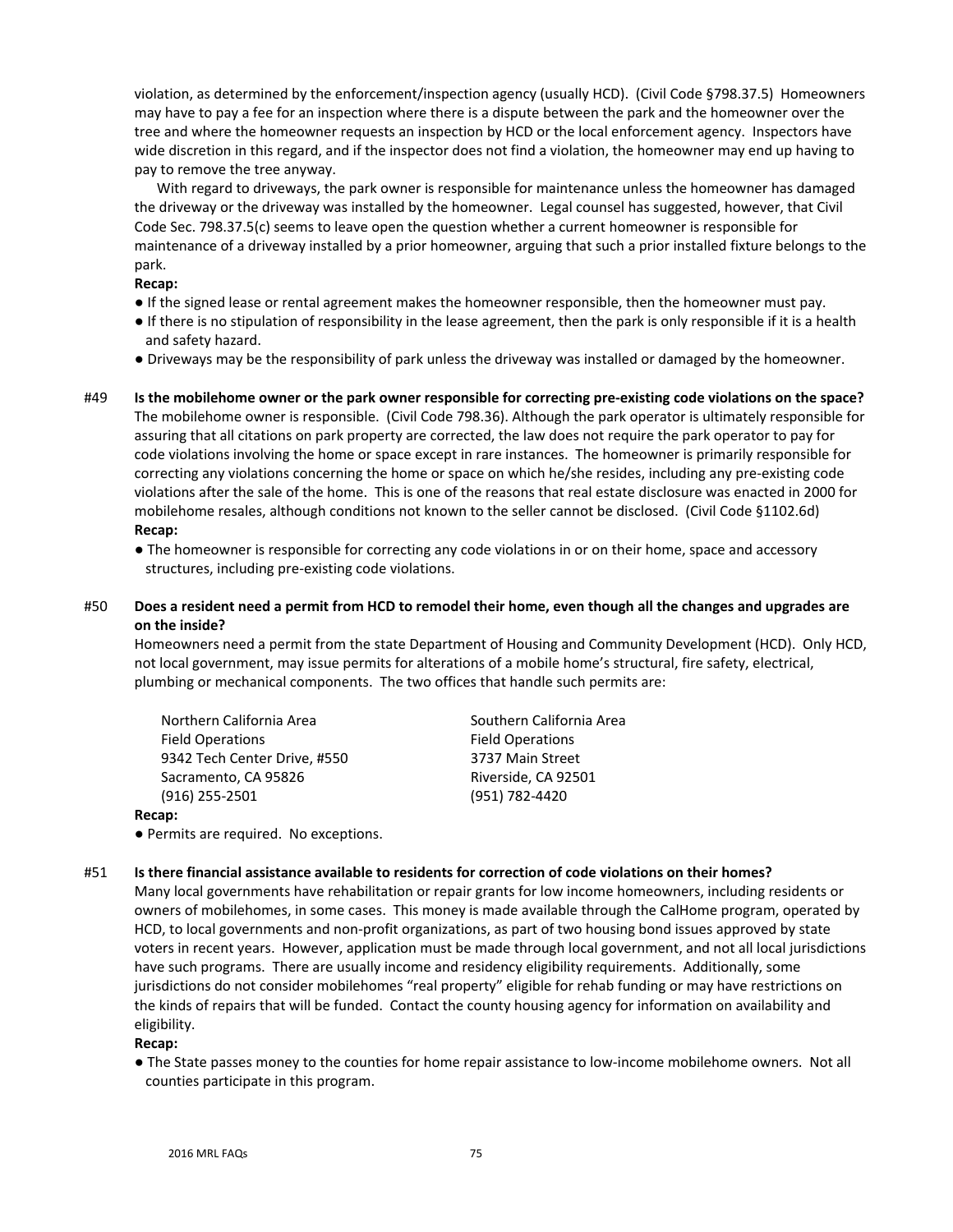#52 **The park owner is planning a "condo-conversion". Will homeowners who can't afford to either buy their lot, or pay the higher rents once the park loses rent control protection, be economically evicted?**

 Not necessarily. A growing number of mobilehome park owners have been utilizing a special provision of the state's Subdivision Map Act to convert their parks to "resident owned condominiums" or "subdivisions", thus exempting the converted parks from local rent control after the sale of the first lot. Condominium interests in mobilehome park spaces must be offered to renting homeowners, and low-income homeowners who cannot afford to buy can continue to rent their spaces under a statute which limits rent increases, including "pre-conversion" pass-through fees, to the Consumer Price Index or less. (Govt. 66427.5(f)(2)) However, non-purchasing residents who are not low-income lose rent control protection upon the conversion and may have their rents increased to higher "market levels". The state's Mobilehome Park Resident Ownership Program (MPROP) provides limited financial assistance to low-income residents to help them buy their interests in resident-owned condo parks, and some local governments may also have financing to assist some as well.

- **Recap:**
- Low-income renters keep rent control protections.
- Low-income buyers may qualify for state and local financial assistance.
- #53 **Is the park owner required to offer residents the right-of-first-refusal to buy the park when it is put up for sale?** No. Although the MRL provides that the park management must give the governing board of the park homeowners association a 30-day written notice of the park owner's intention to offer or list the park for sale, the notice is not a "right of first refusal," does not apply to sales other than to offers or listings initiated by the park owner, and is only applicable if certain conditions are met. (Civil Code §798.80) In order to receive the notice, residents must form a homeowners association for the purpose of buying the park and register with the Secretary of State. The homeowners association must notify the park each year of the residents' interest in buying the park. The notice requirement does not apply to the sale or transfer of the park to corporate affiliates, partners, or relatives, or transfers triggered by gift, devise, or operation of law, eminent domain, foreclosure, or transfers between joint tenants or tenants in common.

#### **Recap:**

- When selling the park, the park owner is not required to make the first offer to the homeowners' association.
- The homeowners' association may notify the park if it is interested in buying the park but it does not have the right of first refusal.
- #54 **Which state laws regulate the operation of non-profit resident owned parks the MRL, the Mobilehome Parks Act, the Non-Profit Mutual Benefit Corporation Law, or the Davis-Stirling Common Interest Development Act?**  All these laws may apply, but whether they do in a particular park depends upon the circumstances in each case and may require consultation with an attorney. Therefore, the following answer is only intended to have general application:

Mobilehome Residency Law (MRL). For a resident-owned park, Article 9 of the MRL, governing the relationship between residents and the park management (Civil Code §799 et. seq.), applies only to residents who have an ownership interest in the park, while Articles 1 through 8 (Sections 798 – 798.88), relating to rental parks, apply to any non-owning residents who continue to rent or lease their spaces in a resident-owned park.

Mobilehome Parks Act (Health & Safety Code 18200-18700). The MPA governs health and safety (building) code requirements for both rental parks and resident-owned parks that were converted from formerly rental parks, but the MPA in most cases does not apply to resident-owned parks that were originally developed as manufactured housing subdivisions or communities under local development standards, not rental parks.

Non-Profit Mutual Benefit Corporation Law (Corp. Code §7110, et. seq.). This law applies to a non-profit corporation which is a homeowners association that operates or governs a multiple residential community for the mutual benefit of the members of the association. However, the Corporations Code does not apply to unincorporated homeowners associations that operate such communities, of which there are estimated to be but a few.

Davis-Stirling Common Interest Development Act (Civil Code 4000-6150). This Act defines and regulates common interest developments (CIDs), including many resident-owned parks. In order to be a CID subject to the requirements of the Davis-Stirling Act, the park must 1) have a common area or common areas (such as roads, a club house, or other commonly used facilities) in addition to individual interests or residences, and 2) file with the county recorder a declaration of intent to create a CID along with a condominium plan, if applicable, or a final map or parcel map, if applicable, for the CID. In most cases where a resident-owned park is a condominium, planned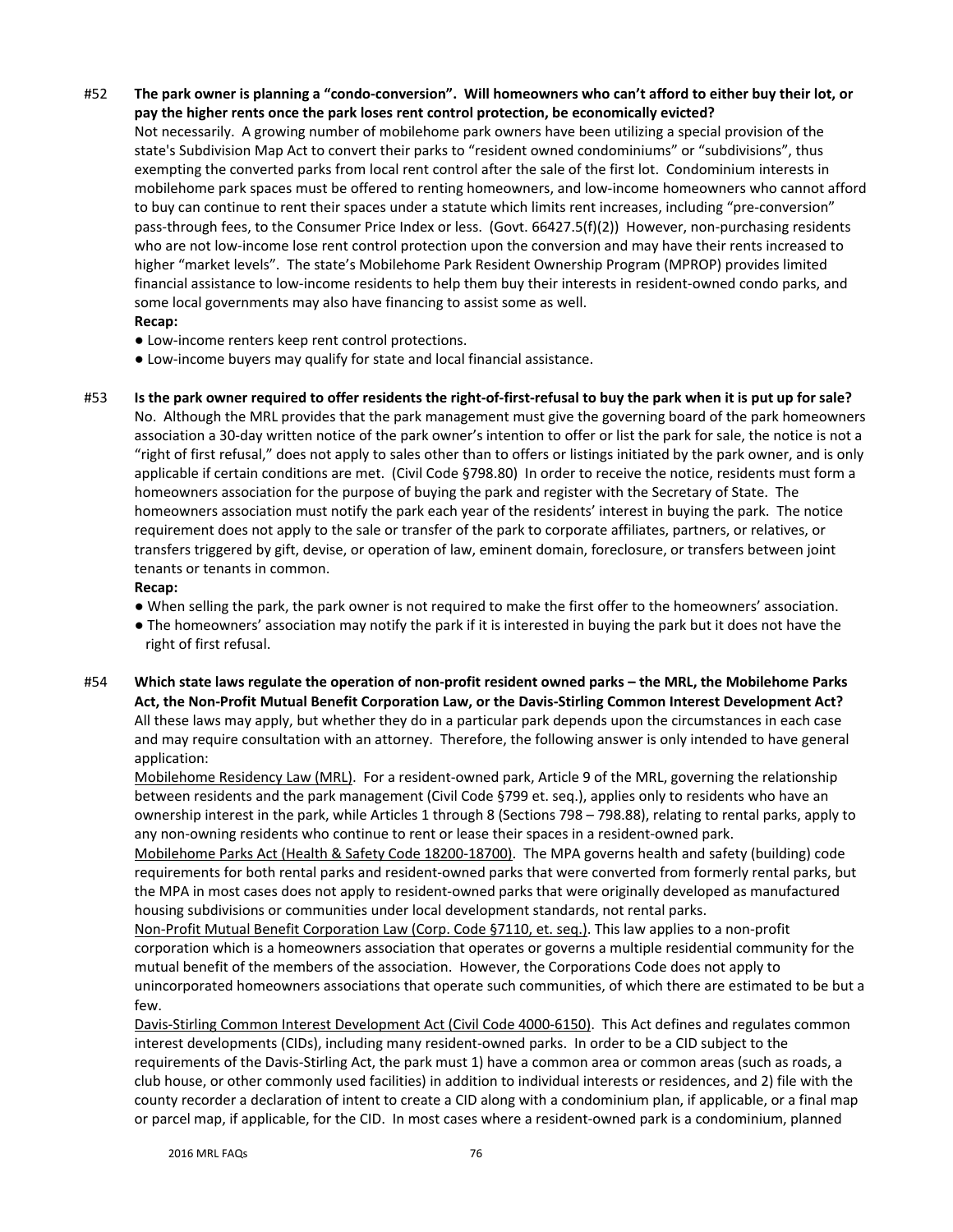unit development (PUD), or subdivision, the Davis-Stirling Act will apply. However, non-profit stock cooperatives or other resident-owned parks that are not subdivisions or condominiums may also be subject to the Davis-Stirling Act if a simple declaration creating the CID is recorded. Without the recording of such a declaration, however, the Davis-Stirling Act does not apply.

#### **Recap:**

• Different laws apply. Check with an attorney.

#### #55 **Is a mobilehome park cooperative subject to the Davis-Stirling Act?**

 The Davis-Stirling Act was specifically designed to apply to housing cooperatives, and in many cases it will be clear that the Act applies to those cooperatives. However, there will be some cases where the answer may be unclear.

 There is no doubt that a cooperative can be a common interest development ("CID") that is governed by the Act. The term "common interest development" was defined to include "stock cooperatives." (Civ. Code §4100(d)) A stock cooperative is a kind of CID where a corporation owns all of the real property and shareholders have a right of exclusive occupation of part of the property (i.e., a designated lot). [See Civ. Code §4190 (defining "stock cooperative").]

 However, there is a potential technical complication. The law also says that before any housing association may be considered a CID governed by the Davis-Stirling Act, it must also have recorded a "declaration." (Civ. Code §4200) If a mobile home community fits the definition of a "stock cooperative" and has a recorded declaration (as specified in Civil Code Section 4250), then it is nearly certain that it is governed by the Davis-Stirling Act. But if a stock cooperative does not have a recorded declaration that satisfies Section 4250, then there is an unanswered legal question about whether the Act applies.

### **Recap:**

● A co-op can be a CID that is governed by Davis-Stirling, however, not all cases are clear. See an attorney.

#### #56 **Where can our HOA board find a copy of the original articles of incorporation?**

 Contact the California Secretary of State's division of Business Programs at (916) 657-5448. Or, search online at *sos.ca.gov*, under the heading "Business Programs" to request copies.

### #57 **Our HOA board may be violating CID laws. Is there an agency that enforces the law?**

 There is no regulatory agency that enforces the statutes (Business & Professions Code, Civil Code, etc.) related to homeowners' governing boards. However, the California State Attorney General's office provides some enforcement of portions of the Corporations Code related to HOA governing boards. Depending on the nature of the problem, seek the advice of a private attorney, contact your local district attorney's office or bring your case to small claims court.

Recap:

• Contact the county Small Claims Court advisor for more information.

## #58 **What can residents do about park managers who act unprofessionally?**

 There are no state mandated qualifications to be a mobilehome park manager. Many are good managers, however a few lack professional training and oversight. The MRL gives residents certain rights, but when contentious issues have to be resolved, residents have a right to contact legal advocacy groups that will assist them in assessing and achieving a solution to the problem.

**Recap:** 

- Contact local or state fair housing commission for counsel and assistance.
- Contact the county Small Claims Court advisor for more information.

## #59 **What good is the MRL if there is no enforcement and residents have to go to court to protect themselves?**

 The MRL – the landlord-tenant law for mobilehome parks -- is part of the Civil Code. The enforcement mechanism is through the civil courts, not law enforcement or another government agency. The courts are a branch of government responsible for, among other aspects, resolving or ruling on civil disputes.

- The MRL is enforced through the courts.
- Contact the county Small Claims Court advisor for more information.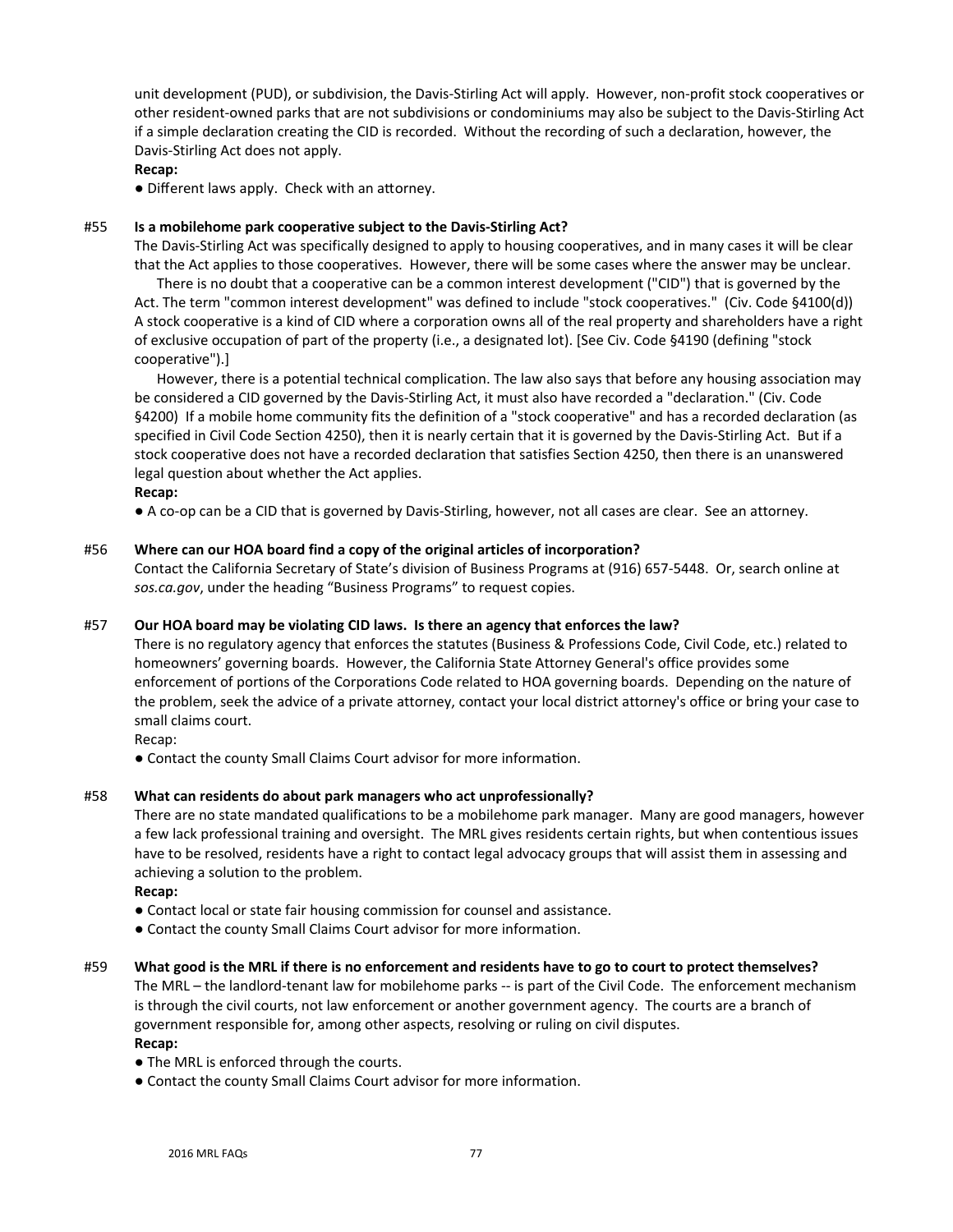### #60 **How can residents find-out who owns and operates the park?**

 The manager shall provide the name and address of the park owner to residents who request it. (Civil Code §798.28) Also, listings of park owners/operators can be found on the state Department of Housing's (HCD's) Mobilehome and RV Parks Listing website.

#### **Recap:**

● For the name of the park owner or operator, search online at *www.hcd.ca.gov.* 

#### #61 **Does the law require a manager to be on the premises at all times in case of emergencies?**

 Not exactly. State law requires a manager or his/her designee to reside in parks with 50 or more spaces, but does not require them to be on the premises 24 hours a day. (Health and Safety Code §18603) It also requires a person to be available by phone, pager, answering machine or answering service, and to reasonably respond in a timely manner to emergencies concerning the operation and maintenance of the park. The agency responsible for enforcement of park health and safety requirements is either local government or HCD. **Recap:** 

- The park manager does not have to be on the premises 24 hours a day.
- The park manager does have to be available by phone or other communication device to respond to health and safety emergencies affecting the park.

#### #62 **Does the park manager have the right to enter the resident's lot without notice?**

 The MRL provides that the park manager has the right to enter the lot at reasonable times and in a manner that does not interfere with the resident's "quiet enjoyment" for the purpose of maintaining utilities, trees and driveways, protection of the park, and for maintenance of the premises where the resident has failed to maintain them in accordance with the park rules. (Civil Code §798.26) The MRL does not require the manager to give the resident a notice for this purpose. However, the manager does not have the right to enter the home or enclosed accessory structure without prior written consent of the homeowner, except in an emergency or where the resident has abandoned the home. (Civil Code §798.26(b))

#### **Recap:**

- Park manager may enter private lots under reasonable circumstances, as defined in the MRL.
- Park manager cannot enter the home or enclosed accessory structures without prior written consent of the homeowner.
- #63 **Can the resident be forced to move their home out of the park when they sell it just because the home is old?** If the home is NOT a mobilehome (less than 8 feet wide x 40 feet long) and is therefore classified as a recreational vehicle (trailer), the resident has no right to sell it in place and will have to move it. With regard to mobilehomes, the MRL (Civil Code §798.73) establishes two standards. Basically, the home cannot be required to be removed upon a resale if it is 1) more than 17-20 years old or older but meets health, safety and construction standards of state law, and 2) not in substantially rundown condition or disrepair, as determined in the reasonable discretion of management. If the management and resident disagree on the condition of the home, the resident may decide to hire a private home inspector to look at the home and repair any code violations or defects the inspector finds in his/her report. HCD inspectors no longer perform this function in most cases, although some local governments that perform mobilehome park inspections for the state may be willing to perform an inspection, for a fee. **Recap:** 
	- RV and trailer owners may be forced to move their coach out of the park when they sell it.
	- Mobilehomes are allowed to stay in the park after they are sold if they meet certain health and safety standards.

#### #64 **Can the resident be forced to move their park-model out of the park after they sell it?**

 Even though it may look like a small home, a park model is not a mobilehome. It is a "park trailer," as defined in the Health and Safety Code, which is essentially a type of recreational vehicle that has 400 square feet or less of floor space. A number of mobilehome parks in California accommodate both mobilehomes or manufactured homes, as well as recreational vehicles, but provisions of the MRL that require parks to allow homeowners to resell their homes in place in the park only apply if the home is a mobilehome or a manufactured home. **Recap:**

● A park-model is not a mobilehome, therefore the resident may be forced to move a park-model out of the park when it is sold.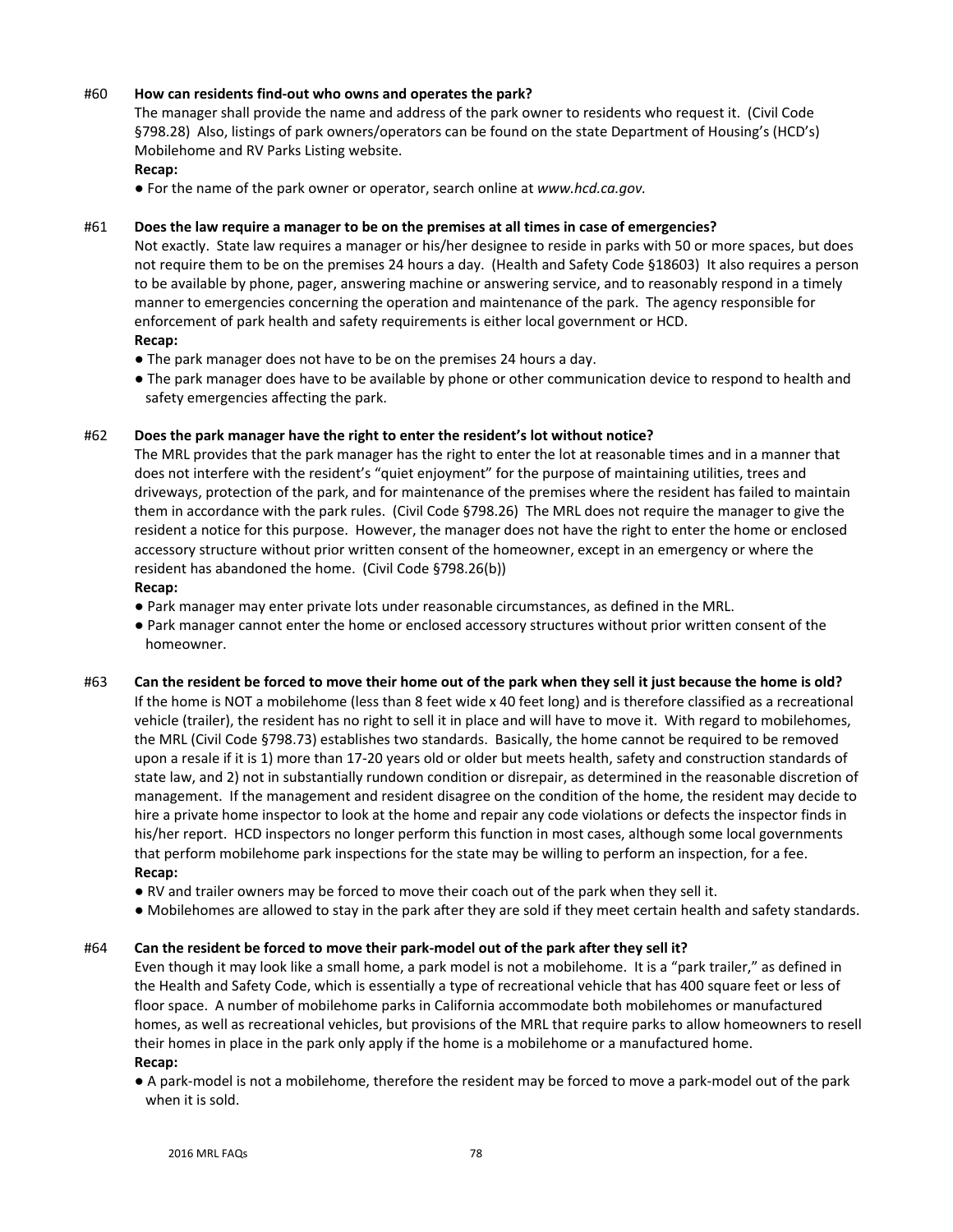### #65 **Can the park's income requirements on prospective buyers prevent a resident from selling their home?**

 Yes. The sale of a mobilehome located in a mobilehome park is a three-party, not two-party transaction. The buyer and seller must not only agree to the terms of the sale of the home, but the buyer must be approved for residency in the park by the park owner/management. Management can withhold approval on the basis of: 1) the buyer's inability to pay the rent and charges of the park, and 2) the buyer's inability to comply with park rules and regulations as indicated by prior tenancies (see Civil Code §798.74). Although guidelines used by other landlords or public agencies for rental housing may be more lenient, many park owners impose higher income requirements to assure buyers will be able to afford future rent increases without causing the park problems, such as evictions. **Recap:** 

- A prospective buyer must be approved for residency by the park manager/owner.
- A prospective buyer can be rejected if they don't meet the income standards for the park.

#### #66 **Can the park prevent a resident from living in a mobilehome they inherited?**

 Yes, unless the resident qualifies for residency and has signed a rental agreement. Upon death of a homeowner, heirs cannot simply assume they can move into the decedent's home or continue to live there if they are not already a party to the rental agreement. Despite the fact that an heir takes title to the mobilehome, the park management has the right to require an heir, or person who had been living with the resident, to newly apply for residency in the park. If the management rejects the heir's residency because the heir cannot comply with the rules or doesn't have the income to pay the rent and charges, the heir can be required to move out. The heir has the right to resell the inherited mobilehome in place in the park (Civ. 798.78(a)), assuming it meets health and safety code requirements (Civ. 798.78(b)), but must continue to pay the monthly space rent until the home is sold in order to maintain the right to sell it in place in the park. Otherwise, the park may terminate the tenancy and require the home to be moved from the park within 60 days of the notice of termination. (Civ. 798.73) **Recap:** 

- The heir of a mobilehome cannot assume he/she has residency rights if he/she has not been on the rental agreement.
- The heir has the right to sell the mobilehome in-place, as long as it meets health and safety requirements.
- The heir must continue to pay rent and fees as long as he/she owns the home in the park.

#### #67 **How do I change or add a name on the title to my mobilehome?**

 Contact the state Department of Housing and Community Development's Registration and Titling division at (800) 952-8356.

#### #68 **I don't have the title to my mobilehome. Where can I get a copy?**

 Every mobilehome owner must have a copy of the current registration for their home. (Health & Safety Code §18080.4) Contact the state Department of Housing and Community Development's Registration and Titling division at (800) 952-8356 for assistance.

#### #69 **Do residents have to provide a resale disclosure statement when they sell their mobilehome as-is?**

 As a measure of consumer protection, mobilehome resale disclosure (Civil Code §1102.6d) became effective in January 2000, making mobilehome sellers and their agents responsible for providing prospective buyers, by close of escrow, with a resale disclosure statement. The form requires the seller to check off a list of conditions or defects that may affect the value or condition of the home. The seller is not subject to a penalty or fine for failing to provide the disclosure to the buyer, and the fact that disclosure was not made does not invalidate the sale of the home. However, after purchasing the home, if the buyer discovers defects that were not disclosed by the seller, the fact that the disclosure statement was not provided could affect the outcome of the seller's civil liability in court for the defect. Real estate brokers and dealers are also subject to the disclosure requirements and sales agents almost always include the disclosure report. The state Dept. of Housing (HCD) is not required to notify selling homeowners.

#### **Recap:**

● Sellers are advised to provide a resale disclosure form, even on "as-is" sales, to avoid possible liability after the sale. (Civ. 1102.1(a))

#### #70 **Can the manager force a resident to first offer their home for sale to the park?**

It depends on the rental agreement. The MRL provides that a park rental agreement entered into on or after